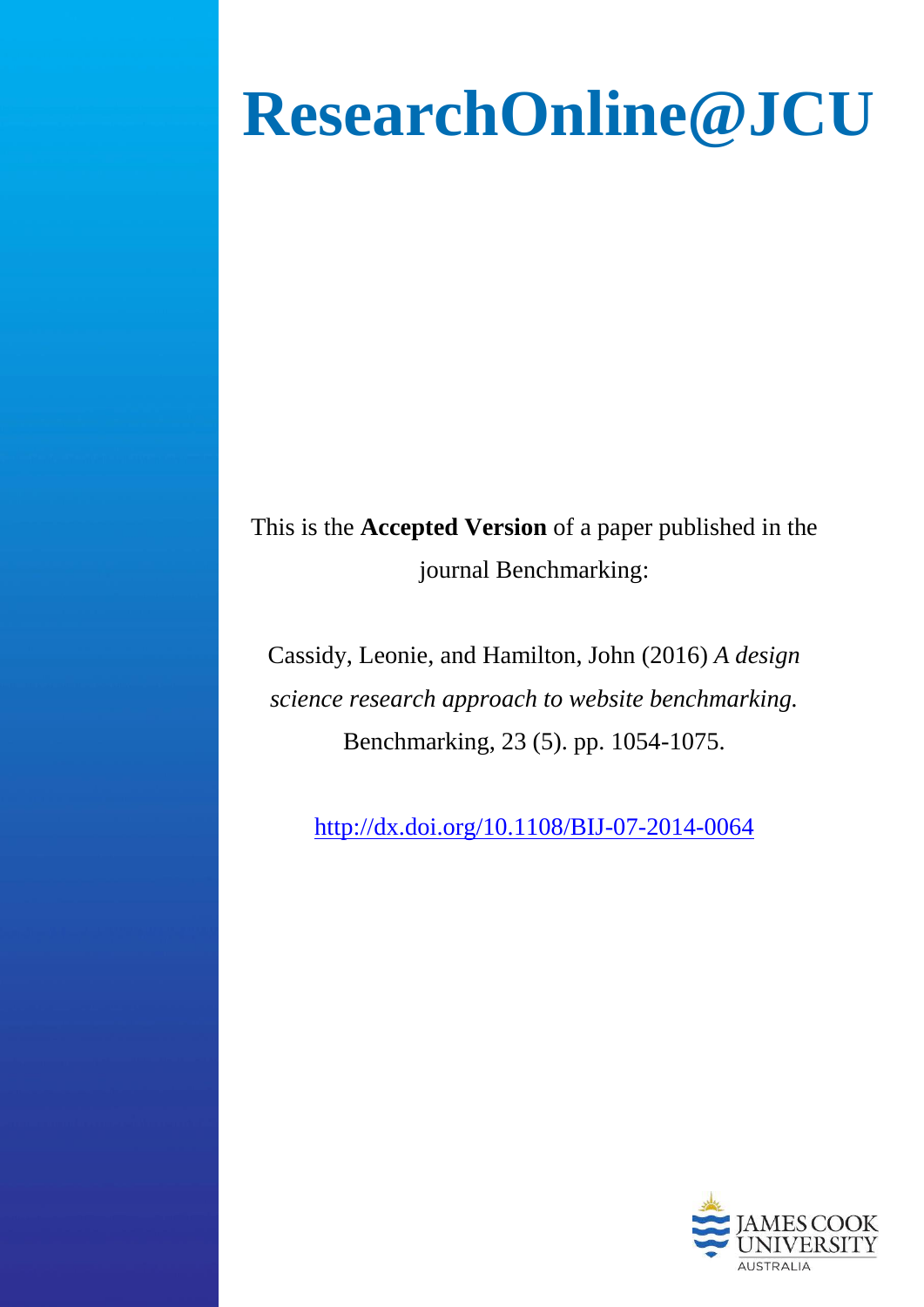# **A Design science approach to website benchmarking**

Leonie Cassidy James Cook University, Cairns, Australia, and John Hamilton James Cook University, Cairns, Australia

# **Abstract:**

**Purpose –** The literature identifies current approaches to website benchmarking are timeconsuming, generally survey-based, and lack agreement on what website components to measure and how these may be measured. A comprehensive and integrated artifact is developed to evaluate and benchmark websites, thereby allowing possible website repositioning to better fit consumer expectations. A theoretical explanation of website benchmarking is provided.

**Design/methodology/approach** – Design Science Research Methodology (DSRM) establishes a website analysis method (WAM) artifact. This WAM artifact solves the DSRMidentified website benchmarking problem using a six activities process (problem identification, solution objective, artifact design/development, artifact demonstration, artifact evaluation, results communication).

**Findings –** This study's rough-cut, mutually-exclusive, causal-summing, set-theory approach to website benchmarking enables scores and comparisons to be established. Functional and domain scores can then be used to modify the website and to encourage consumers into making behaviorally-related transaction decisions.

**Research implications –** The WAM artifact encompasses 28 functions, and 3 domains. This approach allows new emergent components and/or functions to be included as upgrades and redundant components to be removed. The WAM artifact allows benchmarking comparisons or website upgrades to be optimized.

**Practical implications –** The DSRM artifact WAM is software programmable, easy to implement internally or externally and user friendly.

**Originality –** DRSM identifies the benchmarking problem and uses rough cut set-theory with mutual-exclusivity and causal-summing to enable the WAM artifact as an objective solution. This is a new comprehensive approach to website benchmarking and has competitive and website behavioral implications for corporates.

**Keywords:** Website analysis method, benchmark, set-theory, causation, competitive, artefact, behaviour, transaction

# **Article Classification: Research Paper**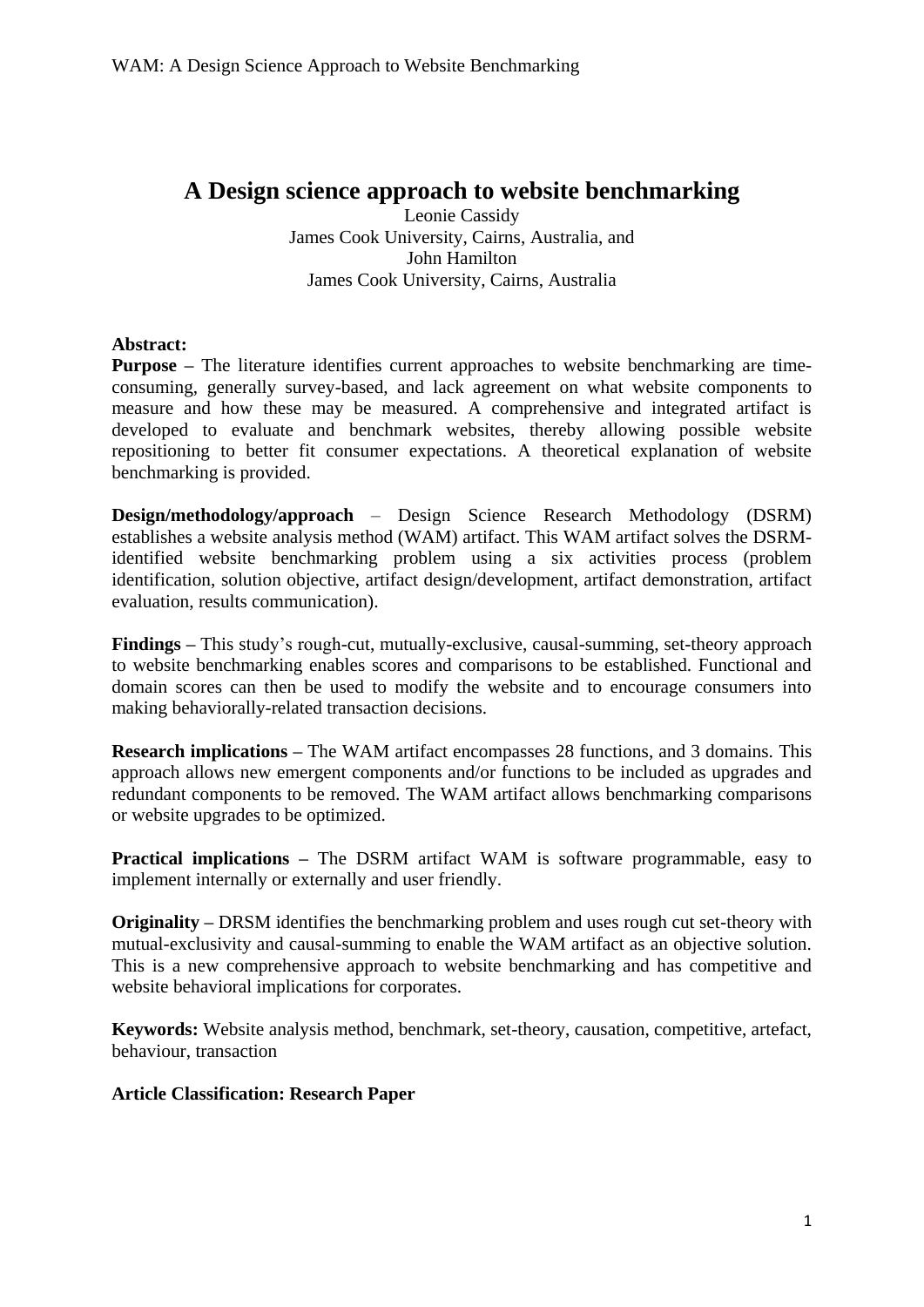# **Introduction**

Websites are assets that can deliver high dollar return-on-investment – especially when fully incorporated into a corporate's business model (Simmons *et al.,* 2008). Although the global e-commerce sales through websites are to exceed \$1.5 trillion in 2014 (eMarketer, 2014), at the national and corporate level, business websites generally do not capture the quality, the innovation and the competitive positioning benchmarks (O'Cass and Ngo, 2012) expected when the corporate is in pursuit of high financial returns.

#### *Website benchmarking approaches*

Currently well over 150 website components have been identified (Cassidy and Hamilton, 2011; Olsina and Rossi, 2002; Stepchenkova *et al.,* 2010), but few studies have attempted to use these large numbers of measures when comparing or benchmarking websites. In addition there is little consistency or consensus on what and how to benchmark. However, some recognize website benchmarking (WB) should deliver a process that is both easy-toimplement and one that deliverers timely, cost-effective, and interpretable (internal and external) results (Boisvert and Caron, 2006).

From a corporate perspective although websites do change WB is often assessed irregularly and inconsistently, and may involve specific scoping (Lee and Kozar, 2009) or subjective comparison of convenient components at one particular point-in-time or the occasional comparison against selected competitor websites.

WB employing surveys is complicated because respondents are often restricted by their level of understanding regarding the website's marketing, aesthetics and design, technical parameters, language terminologies, or its social and interactive components. Also when large amounts of benchmarkable data is to be collected (Krosnick *et al.,* 2002) the respondent often suffers from task-time fatigue (Lee *et al*., 2011) and their benchmarking decisions show cognitive inconsistencies (Krosnick *et al.,* 2002)

Other corporates choose to derive their WB metrics through computer scanning approaches (Calero *et al.,* 2005; Olsina and Rossi, 2002) and accept comparative ratings where the website is deemed more innovative, or economic, or strategic (Page and Lepkowska-White, 2009; Zhu *et al.,* 2009). As most computer scanning, WB approaches incorporate degrees of human subjectivity in their design or interpretation ratings, these approaches are limited. For example, most are point-in-time developed and scoped by the programming team - who set which website components are to be evaluated and interpreted, and then decide on the intelligence of the software, its comparative mechanisms and its associated metrics.

Although a raft of WB survey software and scanning approaches has emerged each displays limitations in scope, or in the capture of new technologies or features, or in inherent program and reporting subjectivities.

# *Study motivation*

This study is motivated by an interest in e-business, and information systems research, along with concerns for corporates and their websites when competing globally. Further motivation emanates from the relatively slow and often small advances, deployed in business website comparison approaches, and that to-date WB has lacked both a theoretical approach and an approach to capture relevant analytics. Another motivation is to offer corporates' a simple, comprehensive, and time-efficient way to interpret their website components and so overcome managerial reluctance to instigate website change(s). A final motivation emanates from the knowledge that when a corporate, through its website, instigates such experimentation, exploration and exploitation approaches, it can release new competitive and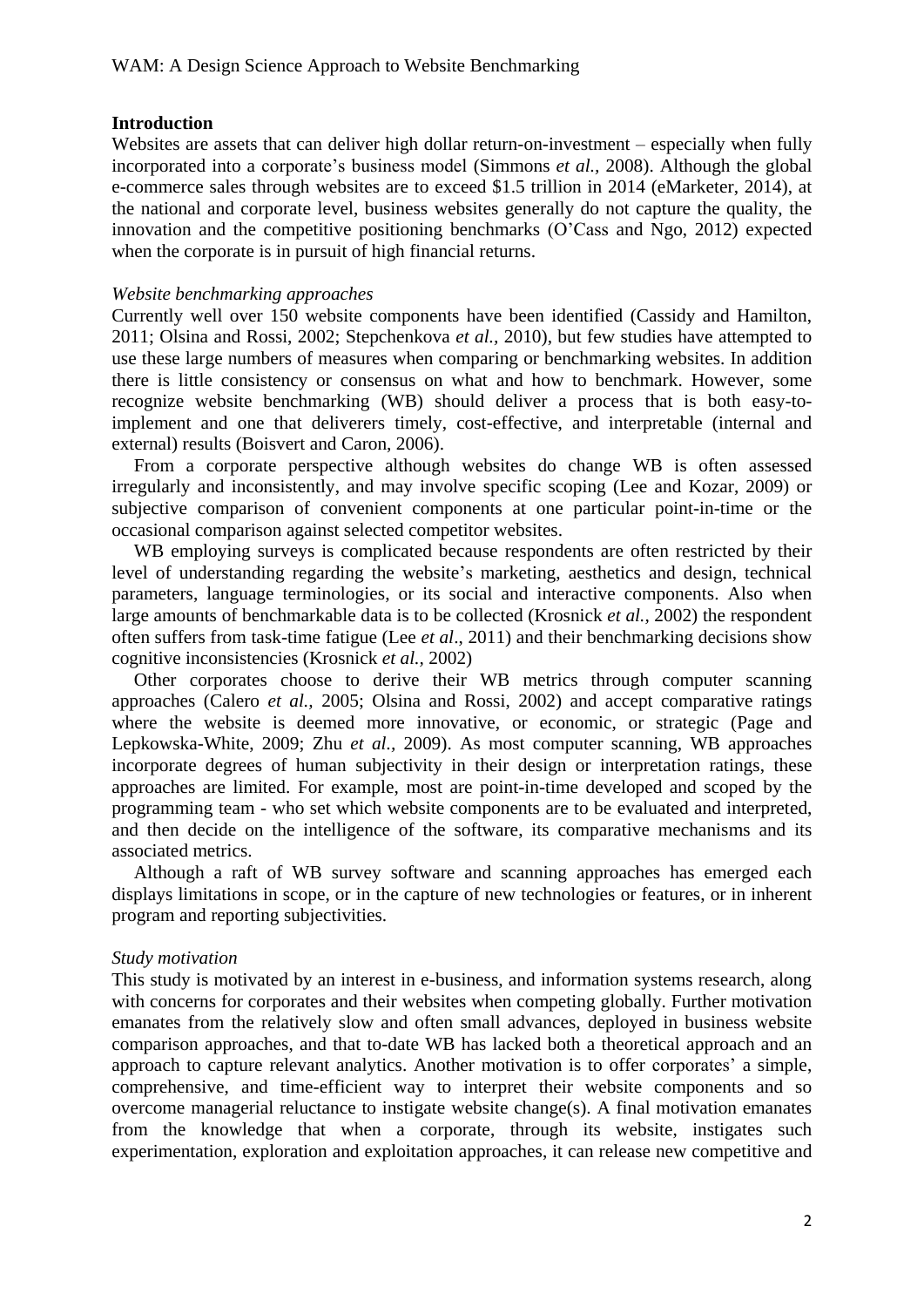positioning opportunities (Adler *et al.,* 2009). An extensive literature study also identifies (and supports) a need for a different and non-subjective universal approach to business WB.

#### *Design science research*

This study adopts a design science research (DSR) approach to design and develop a new WB approach for business.

*Design science research is a research paradigm in which a designer answers questions relevant to human problems via the creation of innovative artifacts - thereby contributing new knowledge to the body of scientific evidence. The designed artifacts are both useful and fundamental in understanding that problem. (Hevner and Chatterjee, 2010).*

Under DSR we apply its seven guidelines to develop our technology-based solution (artifact) to solve this WB issue (Hevner *et al.,* 2004). From the literature, we first explain the gaps that exist, and that no theory shows overall relevance to this WB problem. The artifact can be a construct, or a model, or a method, or an instantiation. In this study we engage the artifact as a website analysis model (termed WAM). WAM is supported by clear, verifiable, and rigorous method, and is applied at the construction and evaluation stages of the artifact. WAM also offers an effective and understandable approach for its relevant audiences (Hevner *et al.,* 2004).

The following sections discuss existing literature approaches to WB and the design science research methodology (DSRM) employed within this study. The application of settheory; Aristotle's theory of causation; planned behavior, motivation, consumption, and gratification theories are further considered for applicability to WB. The study then describes the deployment and evaluation of the WAM artifact, and concludes with an assessment of implications and other areas befitting future research.

# **Background**

Current literary approaches to business WB include theoretical approaches such as subjective impressions of website consumers (Barnes and Vidgen, 2002), perceived-qualities (Yoo and Donthu, 2001), theory-of-organizational-trust (Fang *et al.,* 2014), and usability. Other WB studies adopt consumer satisfaction and literary assessments (Elling *et al.,* 2007), or prior research across information and service qualities (Webb and Webb, 2004). Loiacono *et al.,* (2007) engage the theory-of-reasoned-action and technology acceptance models for marketing, whilst other WB approaches synthesize the expectation-disconfirmation paradigm and create theories around consumer-satisfaction (McKinney *et al.,* 2002). Still others study how the visual complexity and ordering of components within a website affect the consumer (Deng and Poole, 2010). The above approaches to WB are based around consumer opinion; hence they remain open to subjectivity constraints.

Some WB researchers adopt narrowly-focused, survey-based approaches, and for a specific purpose, generally employ selected survey components (rather than considering a broad-ranging assessment of the website). These study-specific website aspects include: effects of privacy and perceived security on user trust levels (Flavian and Guinaliu, 2006), influences of online trust (Chen and Barnes, 2007), e-service quality (Udo *et al.,* 2010), information flows between websites (Nel *et al.,* 1999), and consumer website satisfaction (Luo *et al.,* 2012). Such WB studies are restrictive and are designed to assess specific components, and so cannot provide comprehensive solutions.

#### *Survey-based Website Benchmarking Tools*

Several WB tools are actually survey-based methods. These studies typically target specifically-chosen website components. Such approaches include WebQUAL 4.0 (Barnes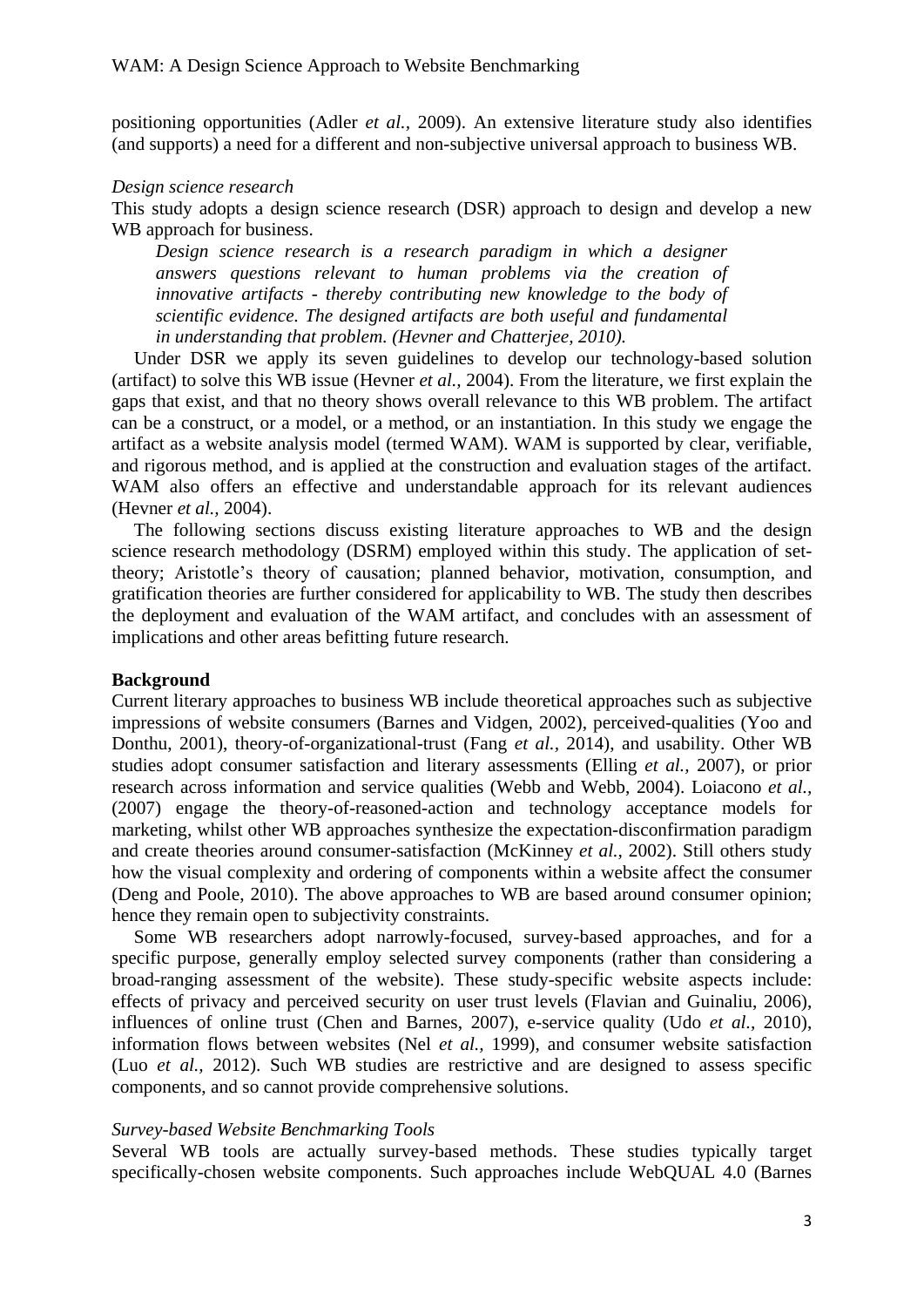and Vidgen, 2002), WEQ (Elling *et al.,* 2007), SITEQUAL (Yoo and Donthu, 2001), eTailQ (Wolfinbarger and Gilly, 2003), SiteQual (Webb and Webb, 2004), and PEEIM (Fang *et al.,* 2014). These approaches employ questionnaires and each measures less than fifty-eight website components on a five or seven point Likert type scale.

Although questionnaires remain popular for data capture, several psychological and human respondent issues warrant consideration prior to survey implementation. First, when researchers use exchange-theory to improve the WB motivation for survey completion they must account for respondents who weigh-up the reward/benefit they receive when completing a survey against their cognitive-cost (or effort-required) (Albaum *et al.,* 1998; Evangelista *et al.,* 2011). Here, and in self-reported questionnaires, respondents weigh a question's focus and then attempt to anticipate the answer being sought (Cao *et al.,* 2005). Thus, bias can emerge in exchange style approaches.

Second, as survey-length increases, response-time increases. Here, some respondents answer each survey question to the best of their ability, and some may experience survey fatigue (Nathan and Yeow, 2011) when weighing their personal cognitive cost against time to select from near-identical questions (Krosnick, 1991). In contrast, less rigorous respondents may just select 'don't know/neutral', or select randomly across the scale (Krosnick *et al.,* 2002), whilst others may select an answer that appears acceptable, but not necessarily optimal in their view (Krosnick and Alwin, 1987; Klandermans, 1984). Hence, carefully prepared and balanced surveys are imperative, but the number of questions asked of respondents remains numerically-restrictive when compared to the full range of components available for WB.

Third, 'response-order-effects' such as question wording, complexity of rating scale, or order of answers (Krosnick and Alwin, 1987; Krosnick, 1991) can directionally lead responses (Schwarz, 2007).

Fourth, many past studies utilize student respondents (Loiacono *et al.,* 2007), but such convenience sample approaches lacks validity (Wells *et al.,* 2011) and transferability when applied to consumer diversity within global web communities (Lee *et al.,* 2012; Yang *et al.,* 2012; Xu *et al.*, 2013). These studies may also introduce unexpected (or unexplained) biases (Steelman *et al.,* 2014).

Hence, although well-executed, surveys generally account for the majority of psychological and respondent issues (Krosnick *et al.,* 2002); they remain constrained by the above. In addition, most WB studies are lacking in a strong theoretical base (Lee and Kozar, 2009; Yoon and Kim, 2009), with some applying various theories to benchmarking tools which they then adapt, and apply to websites.

#### *Website benchmarking using modified business tools*

Some WB approaches have modified existing business application tools. Kaplan and Norton's (1992) balanced scorecard (BSC) approach has been modified in several tourism and travel WB studies. These studies typically use commercially-available software to measure technical performance of the website (Choi and Morrison, 2005; Lee and Morrison, 2010). However, they show considerable variation in their use of the remaining three BSC dimensions - with Choi and Morrison (2005) using consumer, marketing-effectiveness, and/or business perspectives, Lee and Morrison, (2010) adopting marketing, consumer, and internal-critical-success-factors, and Kline *et al.,* (2004) adding consumer-friendliness, siteattractiveness, and marketing-effectiveness.

Dichotomous (present/absent) WB studies (Kline *et al.,* 2004; Choi and Morrison, 2005; Lee and Morrison, 2010) provide yet another modified BSC approach, however these again show inconsistencies and differing degrees of detail, but they do extend WB studies into classifications that engage between 40 and 150 components.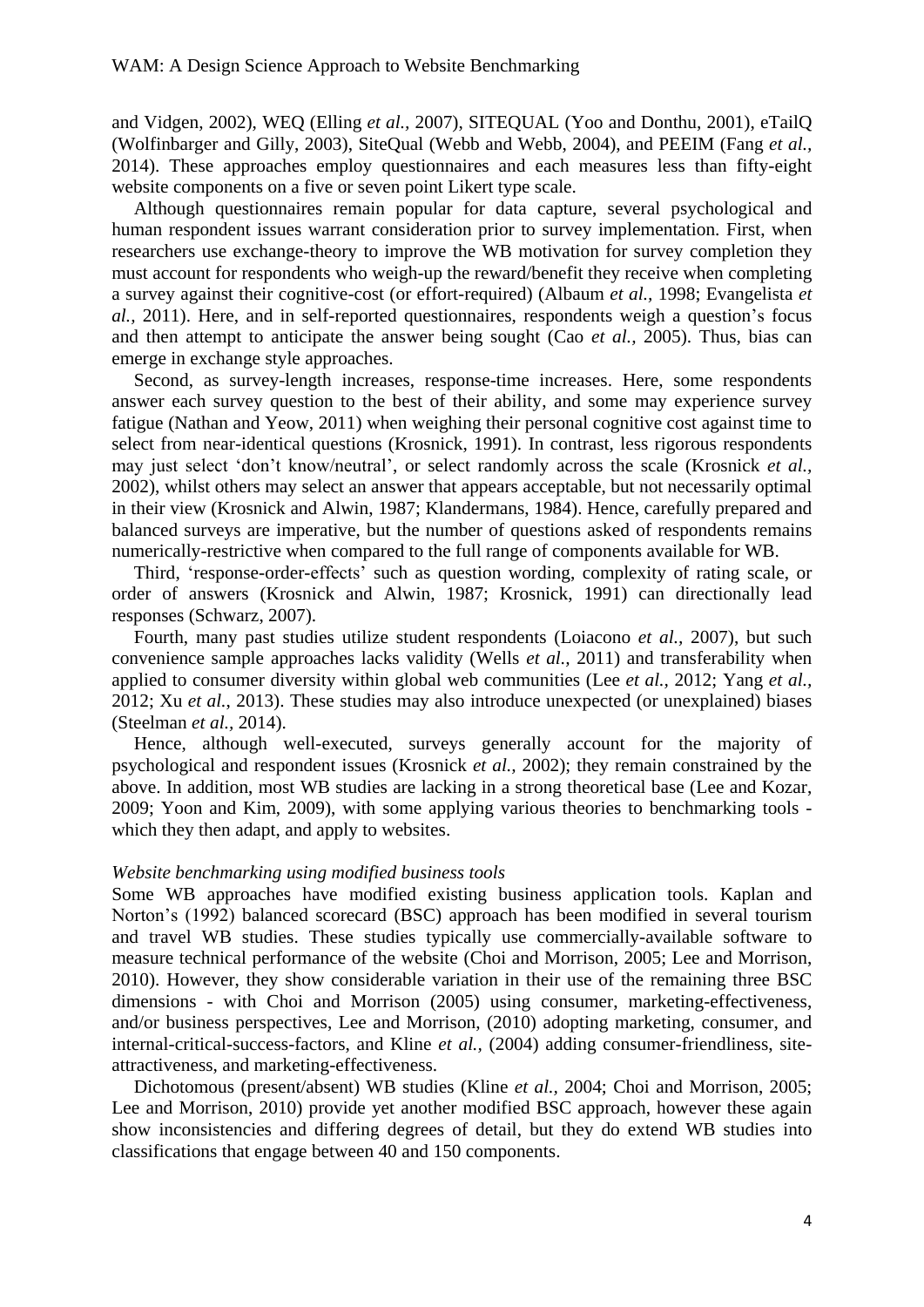Technology acceptance model (TAM) variants applied to WB have added online shopping perceptions across 45 Likert scale web components of e-service quality and perceived measures of service value, trust, and usefulness (Lee and Wu, 2011), others used 50 Likert scale web components to consider trust and intention to purchase (Gefen *et al*., 2003). Whilst in tourism accommodation, TAM is modified using semi-structured interviews across 36 website components (Herrero and San Martin, 2012). Again WB variants are purpose specific and inconsistent in approach.

#### *Component-based website benchmarking tools*

From a WB tools perspective, the key-quality-factors approach rates 28 components as present, or absent, or not assessed and graphs comparisons (Cox and Dale, 2002). In pursuit of potential website performance improvement areas, function-benchmarking captures 91 present or absent business components under 18 separate groups and rates a level-of-presence for each group (Boisvert and Caron, 2006). Again WB tool approaches lack consistency.

Content-analysis WB approaches also vary with 53 components across six service quality domains (each containing closely-related components) (Nusair and Kandampully, 2008), or with website-usability-factors tracked using 38 Likert scale consumer-needs components (Nathan and Yeow, 2011).

Expert reviewers of websites often display differing views of website component groupings (Cassidy, 2010), and to improve consistency Stepchenkova *et al.,* (2010) use two experts over 11 weeks to builds their 99 component and four domain WebEVAL tool.

The above WB approaches are inconsistent, lack precise point-in-time comparison capabilities, are respondent completion-time restricted, are survey scope-and-size restricted, and at some point each WB approach relies on human involvement and subjective judgment. Hence, automated WB tools are developed.

#### *Automated Website Benchmarking Tools*

Automated WB tools such as WebTango, crawl a website, and compute metrics on 157 components (Ivory and Hearst, 2002), but this tool is limited to website design (Ivory and Megraw, 2005). WebQEM is a hyper-document WB tool tracing 150 direct (or indirect) quality aspects (Olsina and Rossi, 2002) but overlap between the WB measures arises, its restrictive scoping leaves out other WB measures.

Hypertext markup language (HTML) validation programs such as Weblint, are best used in combination with other HTML checking tools (Bowers, 1996). For example, EvalIris evaluates the markup of webpages identifying accessibility failures through HTML components (Abascal *et al.,* 2004); however some accessibility issues still require manual checking. HTML tools focus on the technical domain, and so offer narrow WB solutions.

KWARESMI extracts, structures, and organizes web usability guidelines towards an automated evaluation (Beirekdar *et al.,* 2002) but only does so one page at a time. GIST collects information on users; then infers website behavior and attitudes; then identifies and tests new nano-segments; and tracks the gaps across chosen WB segments (Albert *et al.,* 2004). As per previous approaches, these automated WB tools also lack completeness, requiring degrees of human consideration (developer or respondent), and are often costly to implement.

Thus, a significant WB gap remains in the literature, and we now present our proposal for an artifact to solve this business problem. This artifact - termed WAM (our website analysis model) draws together existing web components under three domains (marketing aesthetics and technical) that are associated with a website.

#### **Methodology**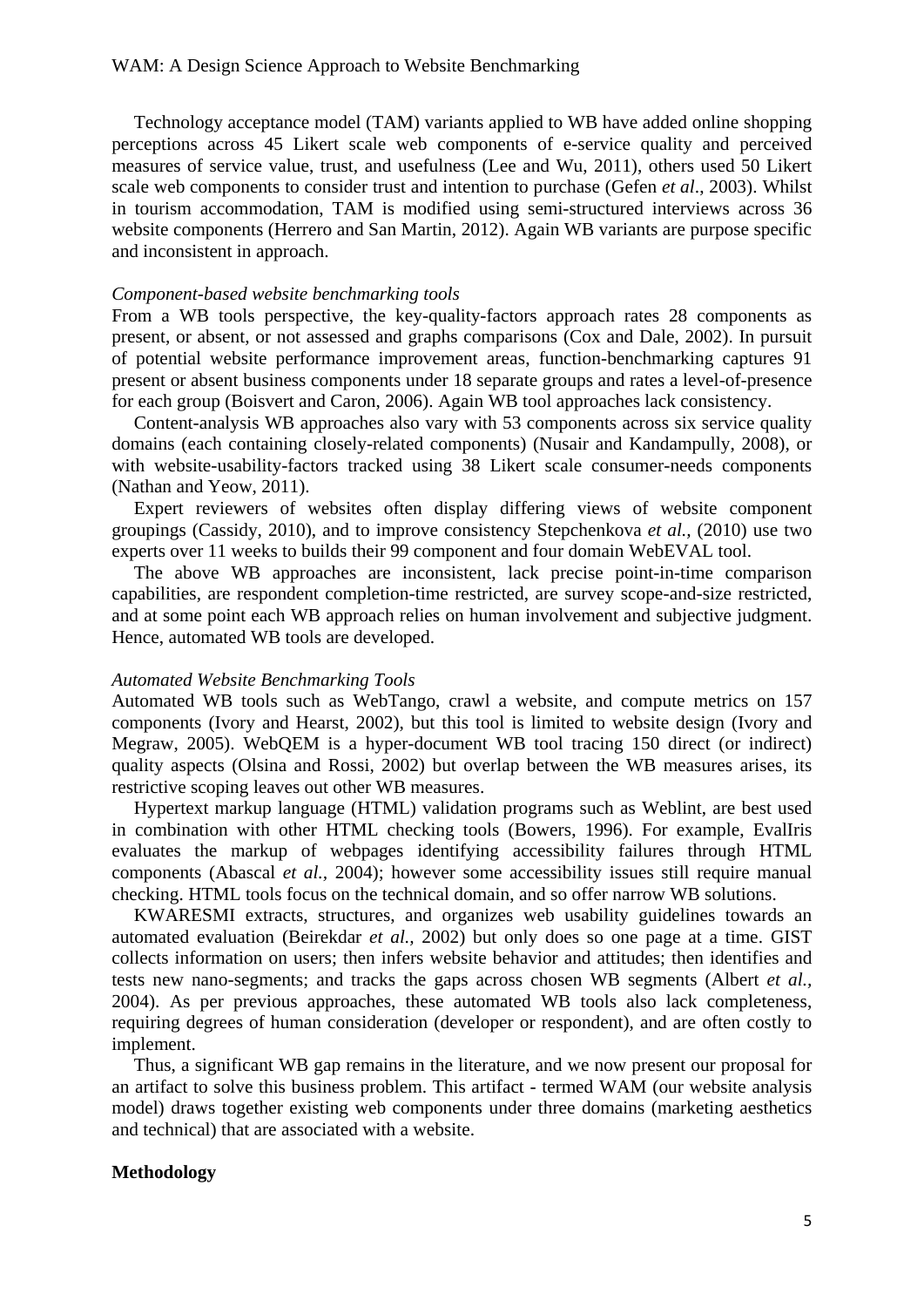#### *Design Science Research*

This study follows a *Design Science Research Methodology* (DSRM) (Peffers *et al.,* 2007), and applies DSR guidelines (Hevner *et al.,* 2004) to the practical study of WB. Table 1 summarizes the six DSRM activity stages. The above introduction and literature review completes DSRM activity stages one and two, identifies WB approaches, identifies the limitations in the literature, identifies and discusses problems for organizations and then defines objectives for the solution to the identified WB business problem.

This study now discusses activities three, four, and five of the DSRM process. It then considers the implications of this research, suggests what path future research may take, and lastly provides conclusions to the research community at this point-in-time.

|  |  | <b>Table 1.</b> Design Science Research Methodology – adapted from Peffers et al., 2007 |  |  |  |
|--|--|-----------------------------------------------------------------------------------------|--|--|--|
|  |  |                                                                                         |  |  |  |

|                   | Activity 1.<br><b>Problem</b><br>identification and<br>motivation                                                                                                    | • Approaches in literature: time-consuming, generally survey-based, lack of agreement on<br>components (and how measure), limited components and/ or area measured<br>• Organizations need: easy-to-implement, all-encompassing tool that benchmarks internally (and<br>externally) and offers multi-level comparisons – and easy-to-interpret, efficient and cost-effective,<br>and capable of delivering interpretable solutions for website improvement. |  |  |  |  |  |
|-------------------|----------------------------------------------------------------------------------------------------------------------------------------------------------------------|-------------------------------------------------------------------------------------------------------------------------------------------------------------------------------------------------------------------------------------------------------------------------------------------------------------------------------------------------------------------------------------------------------------------------------------------------------------|--|--|--|--|--|
| Process Iteration | Activity 2.<br>Define objectives<br>for a solution                                                                                                                   | • Extensive literature review and investigation of research developed tools.<br>• Develop comprehensive and integrated framework to evaluate websites. One allowing managers to<br>strategize and possibly reposition their website (possibly to better fit user expectations).                                                                                                                                                                             |  |  |  |  |  |
|                   | Activity 3.<br><b>Artifact Design</b><br>and Development                                                                                                             | • DSRM, set-theory, causation theory, planned behavior, motivation theory, gratification theory,<br>consumption theory<br>• WAM artifact $=$ multi-level, hierarchical, 234 literature-identified, mutually-exclusive components<br>into 28 mutually exclusive functions into 3 mutually exclusive domains. Measure components<br>$present=1$ or absent= $0 = softmax$ rogrammable easy-to-interpret scores at level, cost-effective                        |  |  |  |  |  |
|                   | <b>Activity 4.</b><br><b>Demonstration</b>                                                                                                                           | • Implement WAM during the design stages of www.therideguide.com.au<br>• A purposed-built publicly-accessible tourism website built in 5 monitored stages - each with more<br>components added to gauge if component additions influence traffic on an active website and if<br>these additions can be deemed website improvements                                                                                                                          |  |  |  |  |  |
|                   | Activity 5.<br>Evaluation                                                                                                                                            | • Google advanced analytics and server statistics track consumers. Data analyzed and results<br>compared with objectives (est. June 2013)<br>• Statistical analysis and interpretation                                                                                                                                                                                                                                                                      |  |  |  |  |  |
|                   | Activity 6.<br>• Journal articles and conferences<br><b>Communication</b><br>• DSR and IS journals, and Benchmarking, an International Journal, and ACIS conferences |                                                                                                                                                                                                                                                                                                                                                                                                                                                             |  |  |  |  |  |

#### *Design and Development*

#### *Mutually-exclusive set-theory and causation theory*

The measureable components sourced across the literature each represent a different, and mutually-exclusive, part of the website. Hence, using mutually-exclusive set-theory we can sum the components present on a website. We can then compare this internal WB score, to the WB scores obtained from other (external) websites.

As set-theory houses mutual-exclusivity we collate each website component present into just one mutually-exclusive subset of similar items - termed a *function*. Each function, and its small cluster of similar website components, is grouped with other like functions (each made up of their own mutually exclusive set of similar components). We then group these mutually exclusive functions into one of three mutually exclusive *domains*. The sum of all the components present across the three domains of a website constitutes the total score of all the components present on the website.

When measured against the sum of all the possible components possible for any website, a benchmark score for this website can be generated, and website comparisons at component, functional, and domain level are achievable. Thus, a benchmarking process is theoretically available for websites. The difficulty is - how can this be done, and can the existing website components be meaningfully interpreted?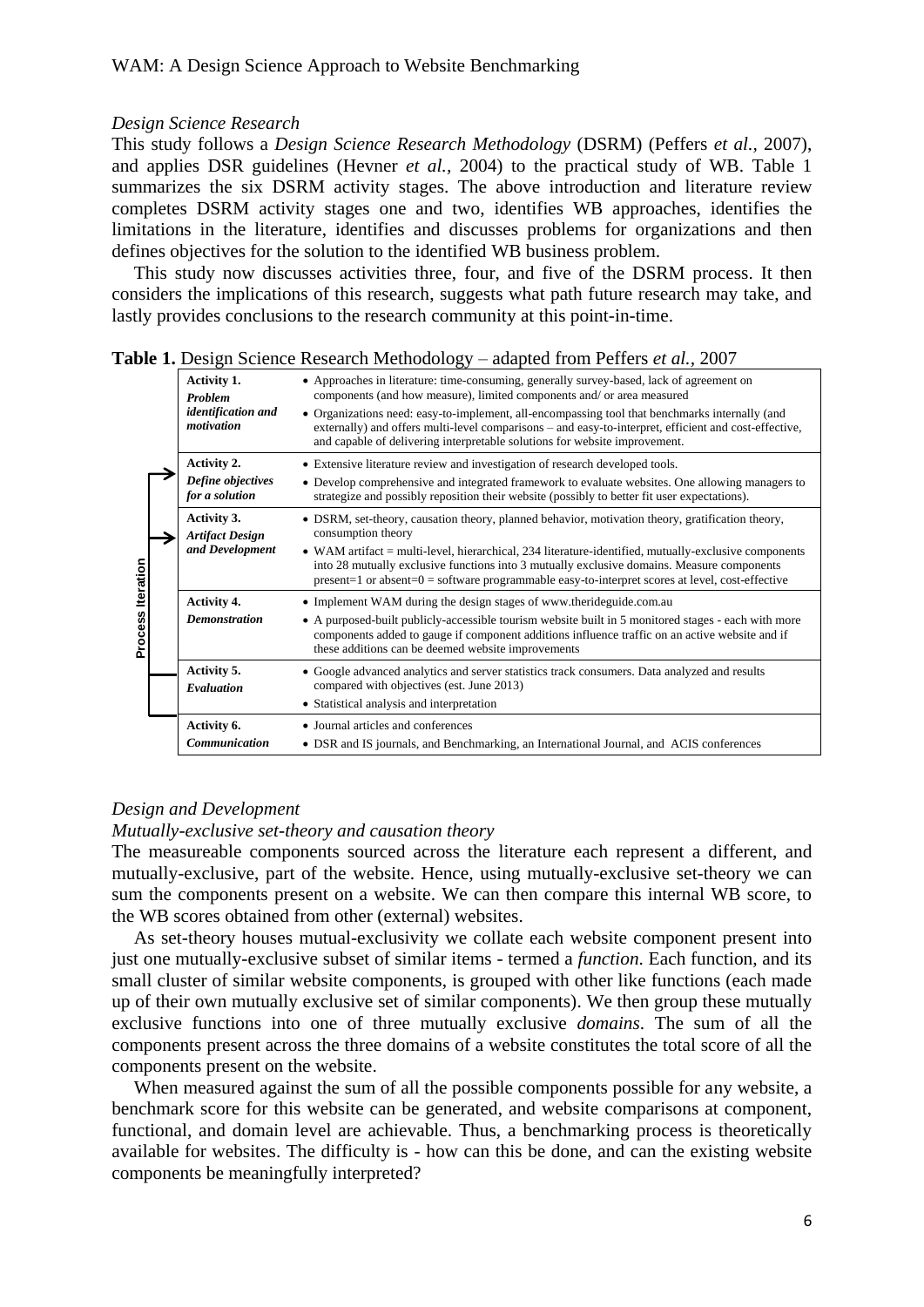# WAM: A Design Science Approach to Website Benchmarking

To understanding the possible website components through mutually exclusive set theory approach we define the artifact WAM as the universal set of all possible website components. We note that within a domain, the full subset of literature-established possible website components making up a function can be different in number when directly compared to another function's full subset of components. Hence, to mathematically compare functional contributions to a website - a functional scaling process is also required.



**Figure** 1. WAM (developed from < remove for reference >)

Next we combine mutually exclusive set theory with Aristotle's four step *theory-ofcausation* (material-cause, formal-cause, efficient-cause, and final-cause) (Falcon, 2011) and build the following linkages:

- 1. *Material-cause*: The WAM universal set is defined. WAM captures all possible literature-supported website components.
- 2. *Formal-cause*: All components are linked and compared through typologicallycollated subsets and sets. The presence (or absence) of components within a subset or website set is determinable.
- 3. *Efficient-cause*: The existing components of a website are collected and compared to the WAM universal set of all possible website components. This allows internal benchmarking at the component, the function, the domain, and at the overall-website level. It also allows external benchmarking against other chosen (or competitive) websites.
- 4. *Final-cause*: the universal set components not accounted for in a website are presented as both improvement considerations and as possible future inclusion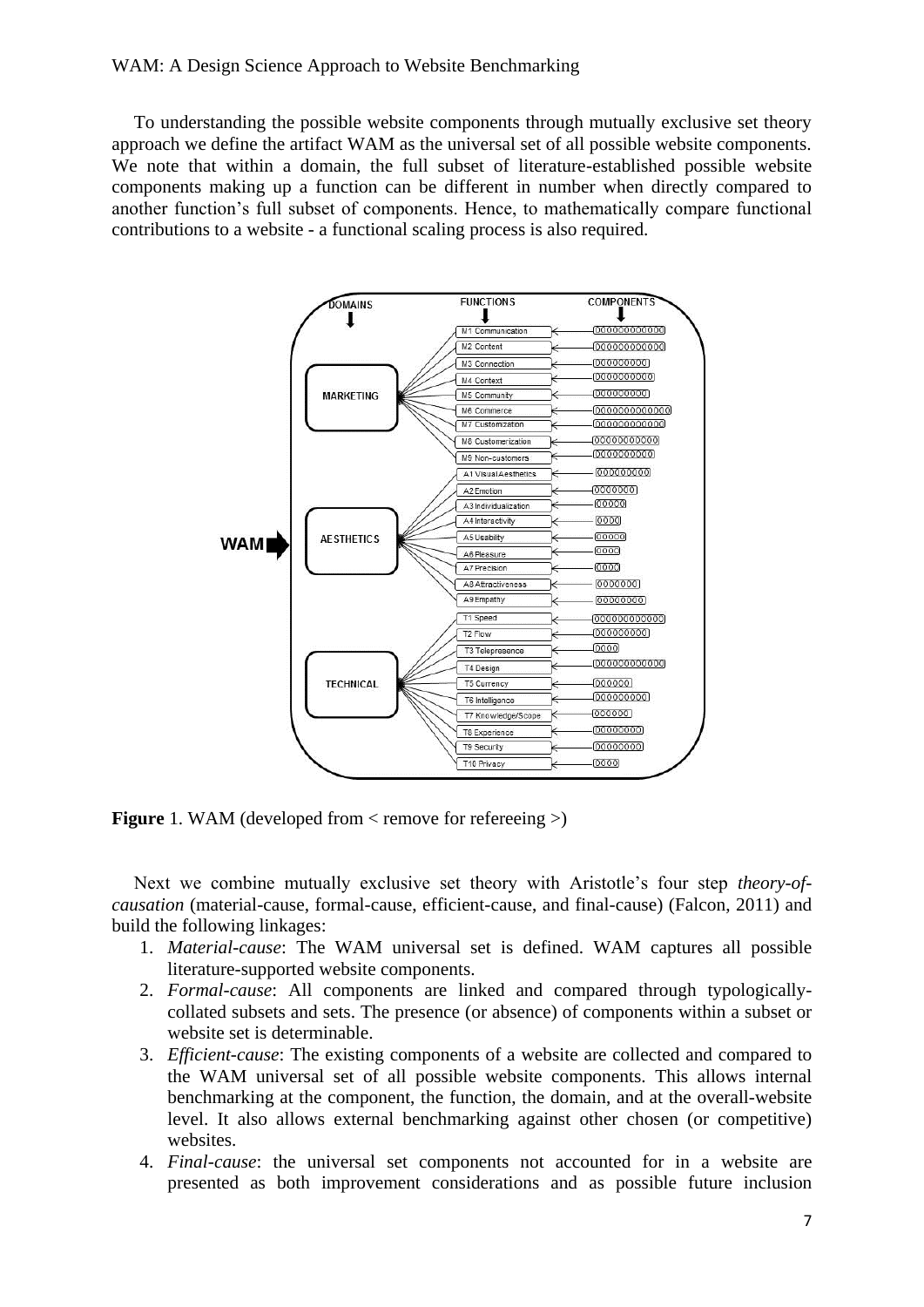components. This can be useful when strengthening weaker functions or poorly covered domains within a website.

#### *Rough-cut mutually-exclusive set-theory and causation theory*

WAM is dynamic and can grow. For example - as the literature advances, and technology advances, new website components continually emerge, and each of these new components potentially adds to a function, then to a domain, and then to the website's sub-set score of the WAM universal set. Alternatively, if the new component represents a breakthrough technology (remove for refereeing), another new function (or even a new domain) may start to emerge for inclusion in the WAM universal set. Likewise, obsolete components (such as obsolete website software-related technical components) are considered for deletion.

Thus, the WAM universal set typifies an infinite number of mutually-exclusive website components (Vilenkin, 1986), and at any point-in-time, functional and domain subset changes may arise. Hence, the currency of the WAM universal set engaged is normally a very close approximation to the actual scope of universal set components available for websites.

Over time, component, functional, and/or domain changes are possible, and these changes affect the WAM universal set. Hence, this study engages a *rough-cut* (Zhu, 2007), *inclusionexclusion principal of set theory*, and the *causal summing of components* into a *rough cut, mutually-exclusive, causal-summing, set-theory* approach when benchmarking websites via their components.

The WAM universal set (*U)* contains all available website components at the point-intime.  $C_n$  is components present on the website. The website's benchmark score (*W*) compares the existing components against the possible components of the universal set as follows:

$$
W = \frac{\sum (components\ present)}{\sum (components\ possible)} = \frac{\sum (C_p)}{\sum (U)}
$$

where: $c_n \in U$ 

This study's multi-level benchmarking of websites offers further finely-focused assessments, and more detailed internal or external comparison, and it also delivers an interpretable benchmark score (Boisvert, and Caron, 2006).

To statistically compare components present on the website against the WAM universal set each component present is recorded as '1', and each component missing is scored as '0'. Components in a function are summed into a functional score. Similar functional scores are then summed into a domain score. The functional and the domain scores allow finer internal (or external) website comparisons. A functional or a domain score below its maximum exhibits a degree of 'greyness' (or the extent of missing components) (Deng, 1989; Ho and Wu, 2006) in the score, and these missing components can then be scheduled for inclusion at chosen point-in-time.

Each function captures a different aspect of the website, and the number of its literatureestablished components can vary. Such variations may be exacerbated when new components are added to the website. Hence, to reduce component-masking currently only 13 components are allowed per function, and to ensure sufficient triangulation, the function must possess at least four components.

Hence, the *rough cut, mutually-exclusive, causal-summing, set-theory* approach to the summing of website components, enables current benchmarking scores and comparisons to be established.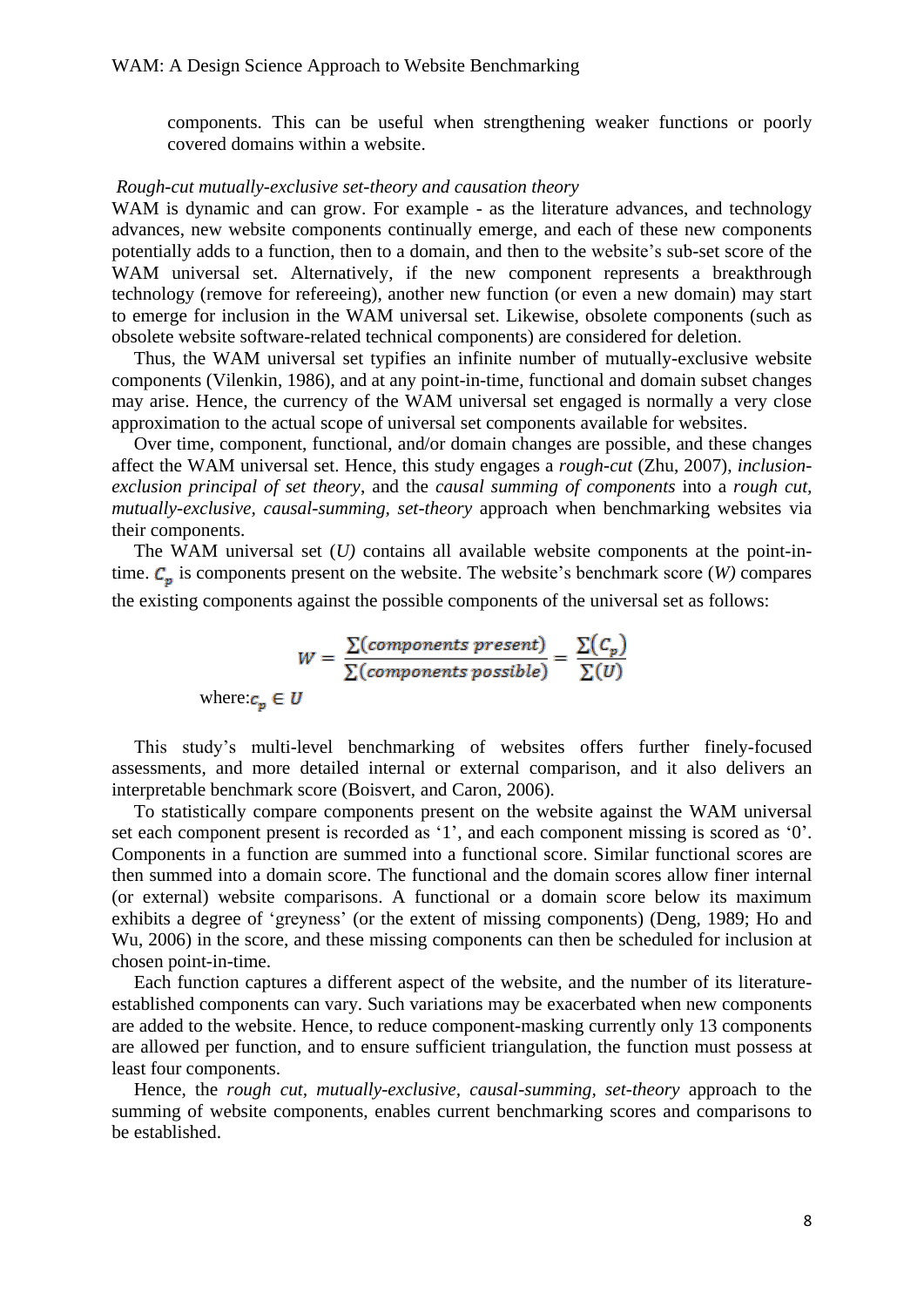The relative contribution of a function  $(F_i)$  from all its components  $(c_{ij})$  is described as the maximum number of components  $(x_i)$  present in a given function, with '10' norming the components *(i)* into a comparable subset solution. Thus, a function  $(F_j)$  is benchmarked as follows:

$$
F_j = \frac{10}{x_j} \sum_{i=1}^{x_j} c_{ij}
$$

A comparable domain level  $(D_{jk})$  benchmark score is derived with  $(x_{jk})$  as the maximum number of components present in each function  $(j)$  of the domain  $(k)$ , and  $y_k$  is the maximum number of functions in this domain.

$$
D_{jk} = \sum_{j=1}^{y_k} \frac{10}{x_{jk}} \sum_{i=1}^{x_{jk}} c_{ijk}
$$

A low scoring function contains less than its possible number of components, and where some missing components are deemed important by management, these can be scheduled for point-in-time addition. High scoring functions may be checked by management against industry (or competitor) norms, thus ensuring each existing component remains appropriate. Whichever decision management may make, missing website components within the WAM universal set are highlighted for point-in-time attention. This logic again applies at the domain level, highlighting weaker domains for potential internal WB improvement by management.

To enable external WB, domain scores are collated into an overall website score  $(W)$ using the following formula (adding *k* domains, and *z* as the maximum number of domains).

$$
W = \sum_{k=1}^{z} \sum_{j=1}^{y_k} \frac{10}{x_{jk}} \sum_{i=1}^{x_{jk}} c_{ijk}
$$

Thus, from a typological perspective, rough-cut set-theory (Zhu, 2007) identifies missing website components, and so highlights grey (or missing component) areas (Deng, 1989), within the function. But although the *rough cut, mutually-exclusive, causal-summing, settheory* approach for WB delivers benchmarks works it also needs to give effective solutions.

#### *Cause-and-effect considerations*

Benchmarking should contribute towards a superior state of affairs - one consistent with the corporate's purpose to exist, to survive and hopefully to grow (Moriarty, 2011). This is a *cause-and-effect* process. The *cause* satisfies knowledge about something as related to material components, to formal principles, to efficient actions, or to a reason to apply something (and so change a state-of-affairs). The *effect* builds on the antecedents (which themselves cause change), or the opportune/chance alterations, or the efficiencies that are generated (Hamilton, 2010). Therefore, WB also permits management to reflect, and to then change a process, or to then choose to build a different future perception.

We visualize this effect recognition process as Figure 2. In three-dimensional-space, the front pale domain score of all its components within a website can be visually benchmarked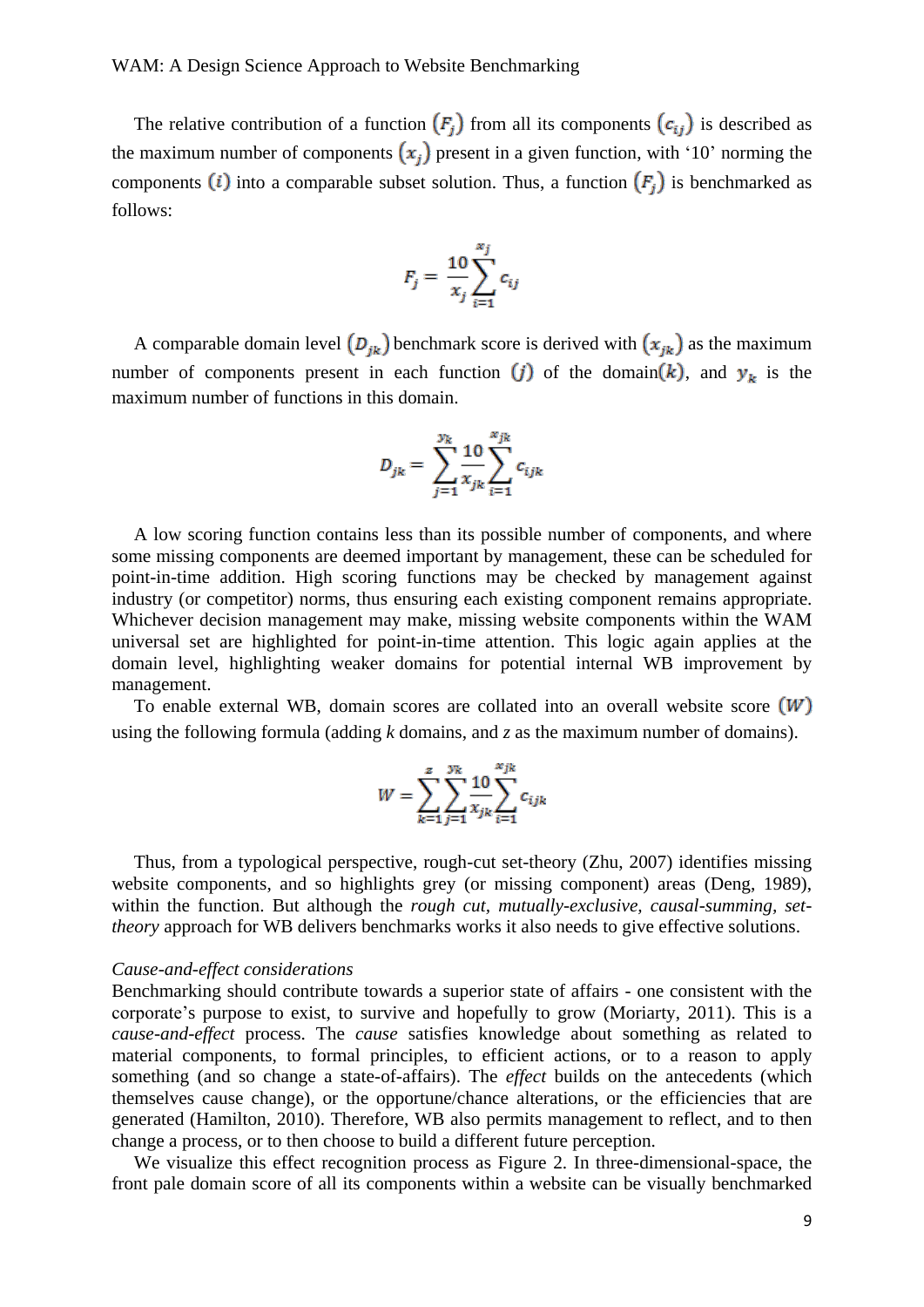for major weaknesses against the back darker WAM universal set for each websites domain. The same process applies to the overall website versus the WAM universal benchmark set. Such visual benchmarking comparisons (Boisvert and Caron, 2006) also align with our above theory. However, Aristotle's 'final' cause also includes consideration around responsive decision making. Hence, we introduce *cognitive-theory* to understand consumer decisions for visiting a website, and consider how consumer expectations can be met by management.



**Figure 2.** Effects recognition in website benchmarking

#### *Cognitive Theory*

Ajzen's (1991) *theory-of-planned-behavior* suggests a consumer intends to do something such as visiting a website. From *motivational-theory*, some website consumers respond to their intrinsic needs and anticipate personal internal benefits yet to be obtained from a website - such as pleasure, satisfaction, or enjoyment (Lin and Lu, 2011; Luo *et al.,* 2011; Wakefield *et al.,* 2011). Others are motivated to then pursue their extrinsic needs, and to seek useful benefits - such as obtaining information, social interaction, or casually passing time (Luo *et al.,* 2011; van der Heijen, 2011). Thus, consumer motivation to engage a website leads to consumer consumption of some offering on the website, and this is captured as consumption theory. Further, a level of reflective consumer gratification about the website follows consumption. This is captured as user-gratification theory.

At a chosen website, the successes in motivating a consumer's consumption (LaRose and Eastin, 2004) reflects on the website's ability to intrinsically and/or extrinsically meet each consumer's cognitive goals (often gauged against this consumer's acceptable cognitive cost) (Kim *et al.,* 2007). Hence, when the net motivation-to-consumption-to-gratification outcomes pathways are positive (Hamilton and Tee, 2012), then consumers likely display a greater tendency to reuse the website (Lin and Lu, 2011; Wakefield *et al.,* 2011).

Thus, managers can design their website by recognizing their consumers' likely motivations. Past studies suggest that a sequencing of the consumer expectations/motives-toconsumptive-acquisitions-to-gratifying/revisit intentions (Hamilton and Tee, 2012) may increase revisiting. Hence a stronger suite of engaging and consumer-targeted behaviorallyfocused website offerings may then draw additional consumers into using (and reusing) the website.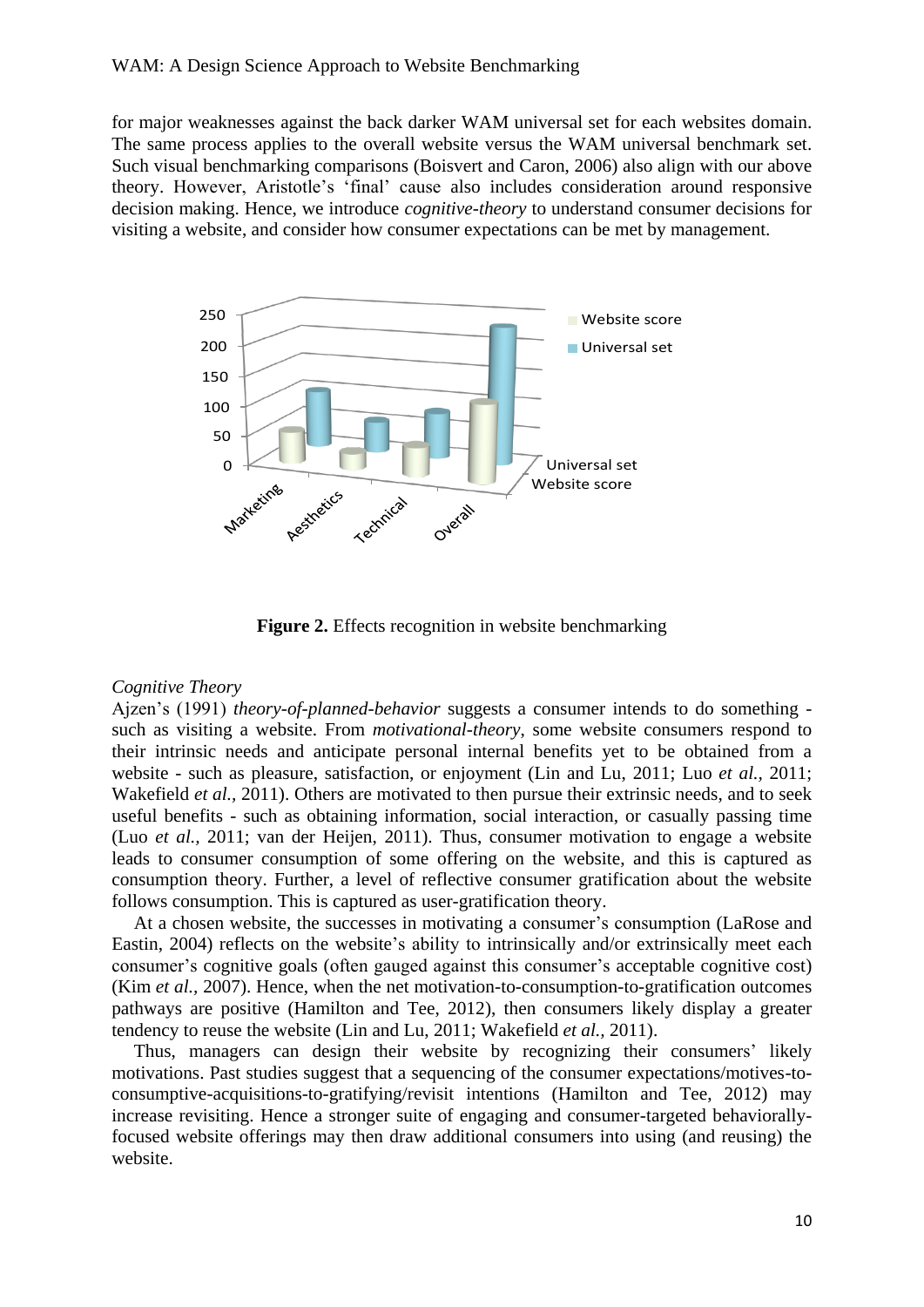#### *DSRM Demonstration and Evaluation of the WAM artifact*

To demonstrate the WAM universal set (or DSRM artifact) as suitable for WB, standards can be developed across chosen industry-sector websites - but commercial IP issues may hinder access to such websites. A second WAM universal demonstration can see a few similar business websites undergoing sequential changes in specific component areas - but obtaining permission to instigate such ongoing changes remains difficult.

This study opts to demonstrate the WAM universal set (or DSRM artifact) through the build of a commercial (and consumer-targeted) website. The study adopts a tourist information website, specifically built for the region's niche market of motorcycle tourism. This sequential build adds consumer-engaging components stage-by-stage. Each build stage remains commercial, fits the chosen existing marketplace, and has sufficient consumer reach. Also, at the appropriate development stage all normal website tools (SEO, Facebook, Twitter, Flickr, YouTube and Forums) are deployed.

This study employs Google advanced analytics server statistics (and other supporting webanalytics services) to monitor six consecutive build stages of *www.therideguide.com.au*. This study was conducted over 100 weeks between mid-2012 and mid-2014. Each website stage is live, and is tracked for at least twelve weeks, and each stage incorporates additional components - ones designed to advance the website's overall capabilities, and to grow its consumer base.

Homepage screen captures of each website stage are shown at Table 2 (and all screen capture pages are retained). Once the five website stage developments conclude the website ownership is transferred to a national web-marketing company and is to undergo further regional and national motorcycle ride-tourism development.



#### **Table 2.** The Ride Guide Homepage at each change

Stage one is a static one page 'brochure' of limited information. This represents the simplest website presence for www.therideguide.com.au. Stage two is a static website of five pages – with basic ride information, photos, static-weather and news, frequently asked questions, an about-us section, and a contact-us section. Stage three adds the basic motivations of communications, static maps, additional ride details, and a YouTube channel.

Stage four commences the build that caters for additional expectations. It includes the interactive consumptive value additions of live map variations (day, street and 3D) and basic social media (twitter, Facebook, forums), along with embedded videos, a photo gallery. The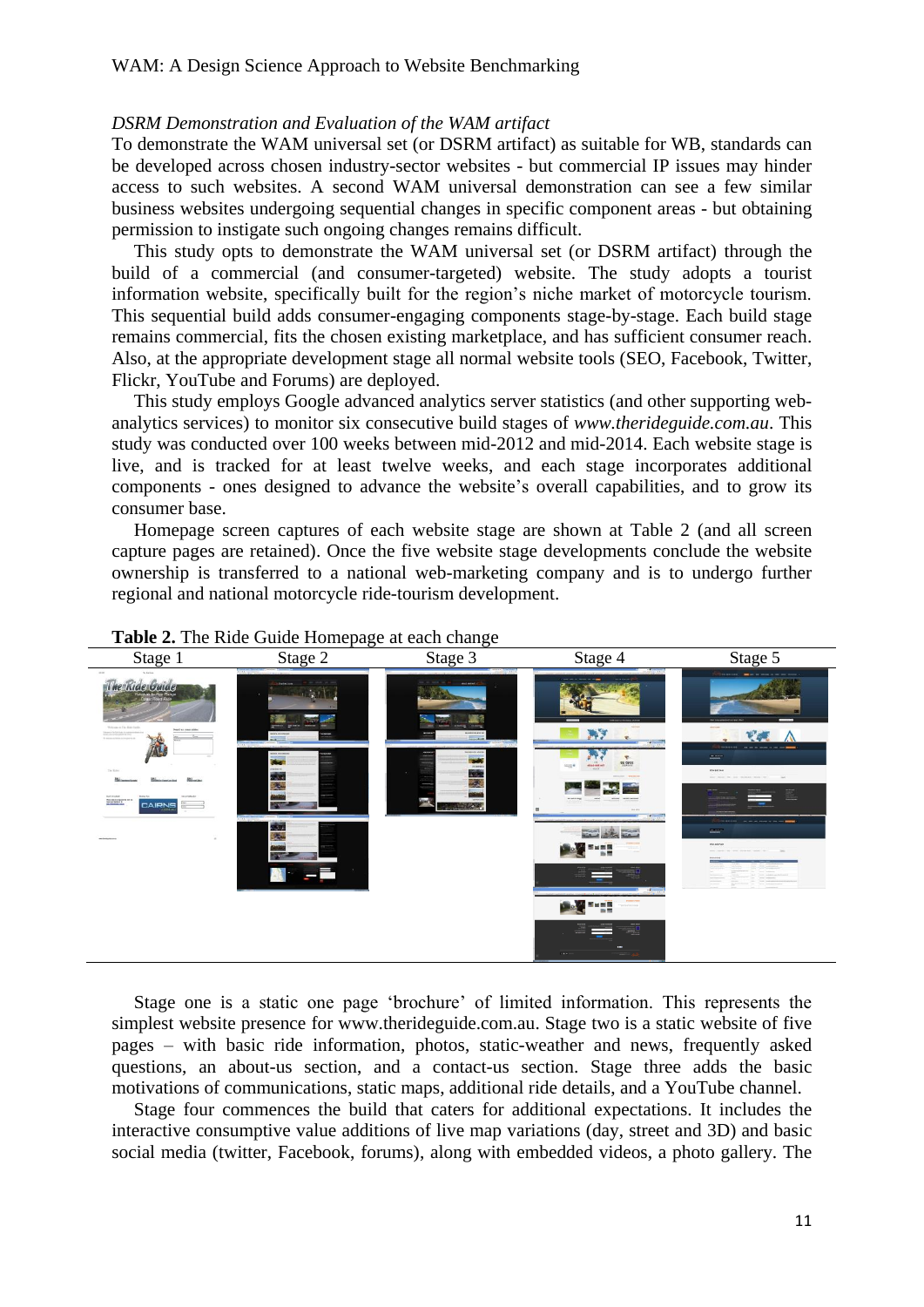gratification component of the website includes a 'send us your rides' and a forum section. These additions are designed to improve the website's value and to grow consumer traffic.

Stage five houses a fuller suite of consumptive interactive components, plus a significant rider-selection database of activities, ideas, information, and accommodation - designed to add to the motorcycle rider's experiences. Again the study maps consumer traffic connections and the cycles of actions they pursue. Hence, we test the WAM artifact using staged component additions across the development cycle of this commercial website. We stepwise expand the motivation, consumption, and user-gratification component areas that likely appeal to motorcycle riders.

Lastly, stage six moves the website beyond this study and into a commercial management and national reach status - where future competitive analysis is limited.

At each stage of [www.ther](http://www.the/)ideguide.com.au's development its function, domain and website scores are calculated using the above formulae (from the rough-cut mutually-exclusive settheory and causation theory section). Table 3 shows the nine Aesthetic Domain scores (A1 to A9) grouped across the five stages of our planned website development (as the number of components possible per function, the number of components present per function, the normed score per function and the domain totals).

Table 4 provides the three website domain scores at each stage of development for TheRideGuide.com.au, along with the corresponding benchmark score and the corresponding percentage of the total score possible.

| <b>Function</b> | <b>Possible</b>   | <b>Present Components</b> |          |               |              | Normed out of 10 Component Score |          |          |          |          |          |
|-----------------|-------------------|---------------------------|----------|---------------|--------------|----------------------------------|----------|----------|----------|----------|----------|
|                 | <b>Components</b> |                           |          |               |              |                                  |          |          |          |          |          |
|                 |                   | Stage                     | Stage    | Stage         | <b>Stage</b> | Stage                            | Stage    | Stage    | Stage    | Stage    | Stage    |
|                 |                   |                           | 2        | 3             |              |                                  |          | 2        | 3        | 4        |          |
| A1              | Q                 | 3                         | 8        | 8             | 8            | 8                                | 3.33     | 8.89     | 8.89     | 8.89     | 8.89     |
| A2              | ⇁                 | 4                         |          |               | 6            | 6                                | 5.71     | 7.14     | 7.14     | 8.57     | 8.57     |
| A <sub>3</sub>  | 5                 | $\Omega$                  | 0        | 0             | $\theta$     | $\theta$                         | $\Omega$ | $\Omega$ | 0        | $\Omega$ | $\theta$ |
| A <sub>4</sub>  | 4                 |                           | 2        | $\mathcal{L}$ | 3            | 3                                | 4        | 5        | 5        | 7.5      | 7.5      |
| A <sub>5</sub>  | ς                 | 3                         | 3        | 3             | 4            | 4                                | 6        | 6        | 6        | 8        | 8        |
| A6              | 4                 | $\Omega$                  | $\Omega$ |               | $\Omega$     | $\Omega$                         | 0        | $\theta$ | 0        | $\Omega$ | $\Omega$ |
| A7              | 4                 | $\overline{c}$            | 4        | 4             | 4            | 4                                | 5        | 10       | 10       | 10       | 10       |
| A8              | ⇁                 |                           | 3        | 4             | 4            | 4                                | 1.43     | 4.29     | 5.71     | 5.71     | 5.71     |
| A <sub>9</sub>  | 8                 | $\Omega$                  | $\Omega$ | $\Omega$      | $\Omega$     | $\Omega$                         | $\Omega$ | $\Omega$ | $\Omega$ | $\Omega$ | $\theta$ |
| <b>Total</b>    | 53                | 14                        | 25       | 26            | 29           | 29                               | 25.47    | 41.32    | 42.74    | 48.67    | 48.67    |

**Table 3.** Aesthetic Domain calculations

**Table 4.** Domain and Stage Calculations

| Domain                 | Stage 1 | Stage 2 | Stage 3 | Stage 4 | Stage 5 |
|------------------------|---------|---------|---------|---------|---------|
| Aesthetic              | 25.47   | 41.32   | 42.74   | 48.67   | 48.67   |
| Technical              | 19.85   | 36.59   | 36.59   | 50.72   | 52.66   |
| Marketing              | 7.57    | 23.69   | 25.6    | 38.33   | 38.33   |
| <b>Benchmark Score</b> | 52.89   | 101.60  | 104.93  | 137.72  | 138.55  |
| Possible score %       | 18.89   | 36.28   | 37.48   | 49.19   | 49.48   |

The visual effects recognition of this TheRideGuide.com.au website summarizes the internal website analysis against the WAM universal set. This (www.therideguide.com.au) website enlists fewer components than available in the WAM universal set. After WAM comparison, and focus group feedback, management then selects which missing components are to be added to the website, and at what stage. These focus groups include commercial website developers, website marketing executives, motorcycle riders, and academics. Hence, management-guided changes to the website, whilst introducing subjectivity, do add website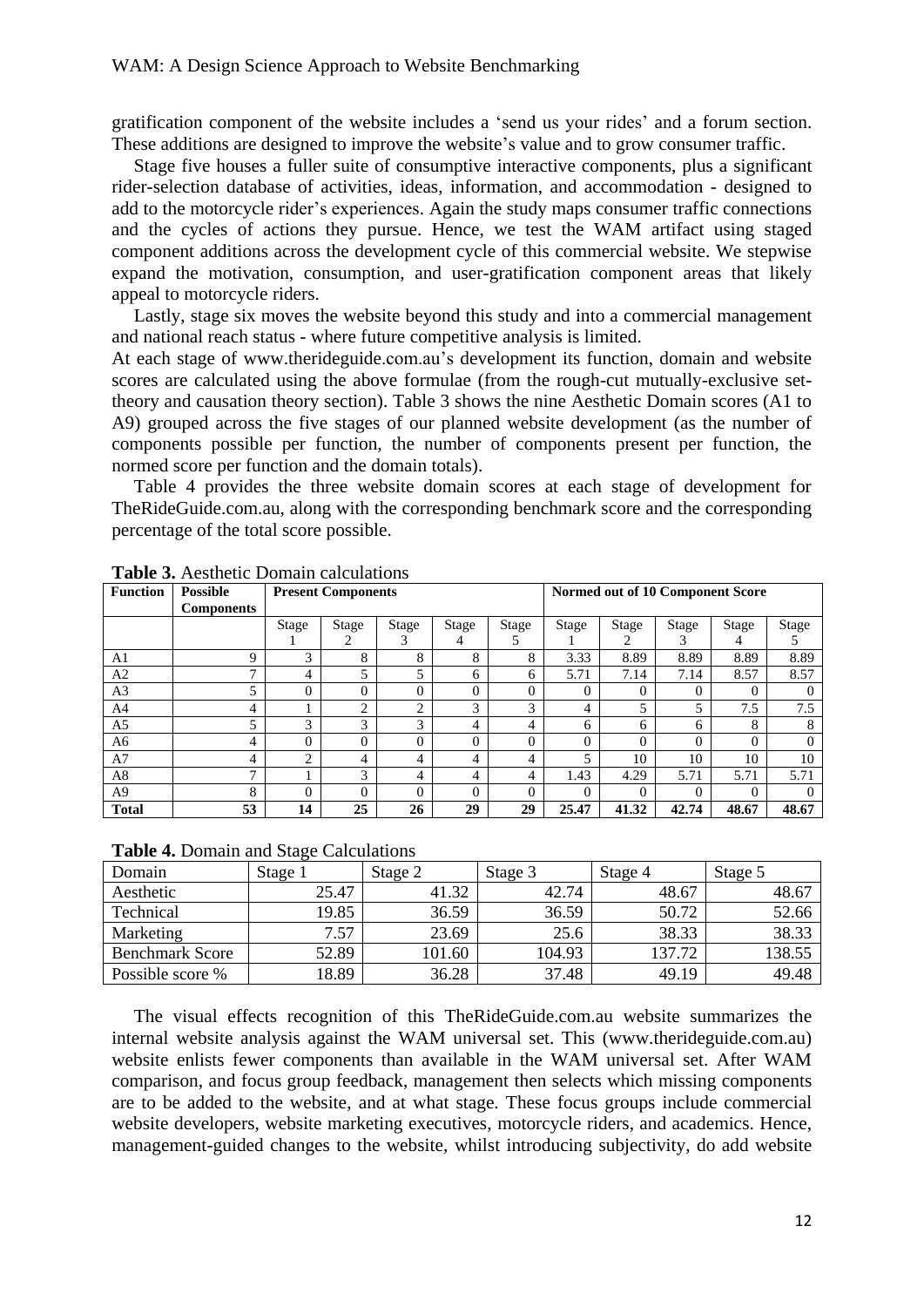components, and each of these changes yield higher WB scores (Tables 3 and 4, and Figure 3 and 4).



**Figure 3.** Effects recognition (www.therideguide.com.au)



**Figure 4.** Longitudinal tracking: www.therideguide.com.au's website changes

Figure 4 summarizes the above website change process as a timeline against first-timeconsumer/user traffic. Stage one's single page 'Brochure' shows visitors but soon loses its appeal. Stage two's static five page approach doubles stage ones first-time-consumer/user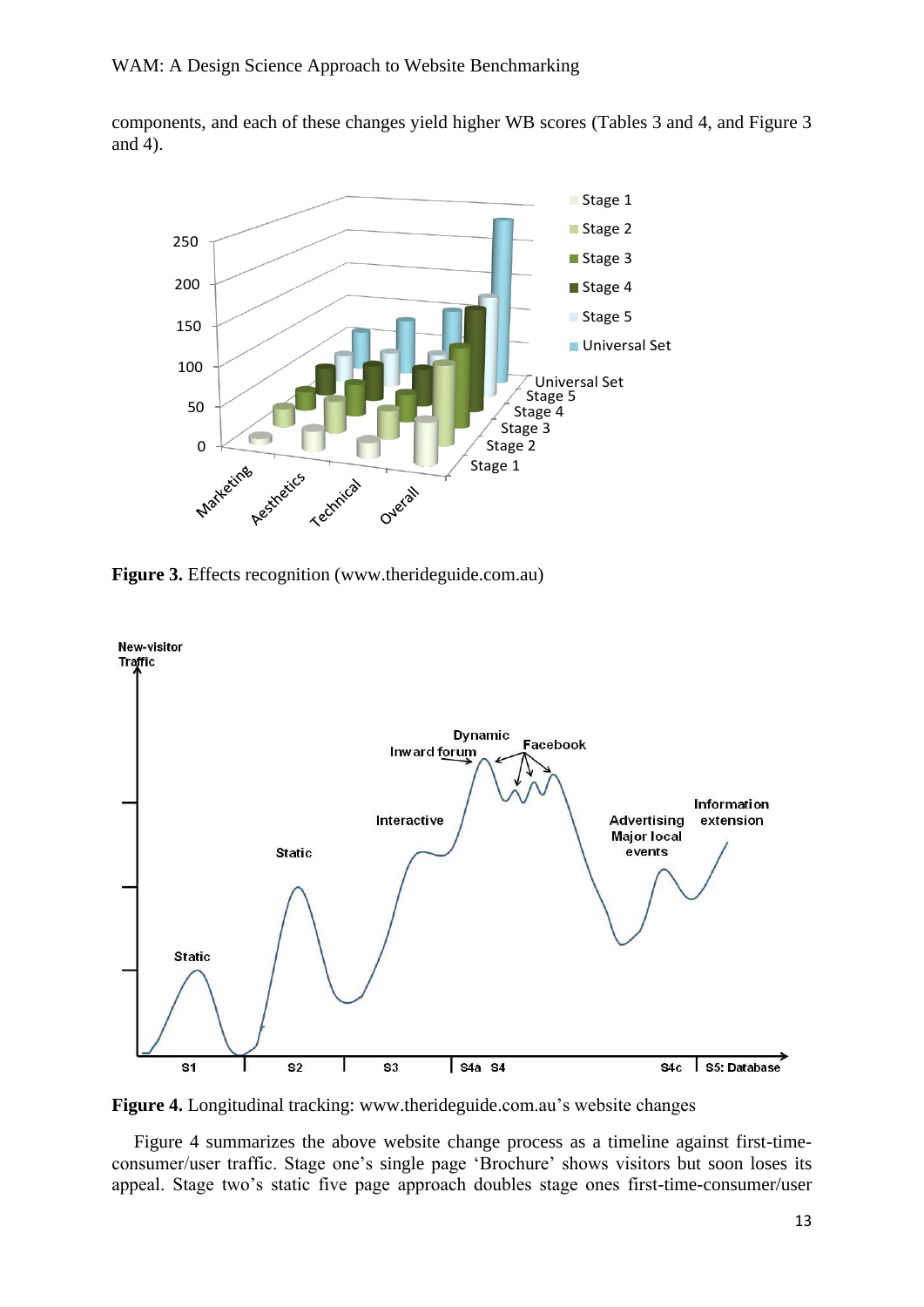traffic, however again quickly loses most of its peak consumer market. Stage three's interactive five page approach wins, and likely retains more consumers. It adds the basic motivations of communications, static maps, additional ride details, and a YouTube channel.

After stages one, two, and three, consumer numbers initially peak each time with more components winning more consumers, but with no ongoing change in the website these numbers decline. However, an increasing, but minimal number of consumers still continue to visit the website as the twelve weeks per stage study continues. Consumer traffic shows this is due to the website's growth in the breadth of its domestic and international market reach over time.

Stage four sees the introduction of broad consumer interactivity. Here inward links from appropriate forums and a Facebook site rapidly build the consumer market to a new peak (more than triple first-time-consumers at stage one). In stage four there is a lot of activity. At 4a traffic growth occurs quickly, however without continued Facebook postings, the traffic again begins to fall. Three subsequent and closely-spaced Facebook postings at 4b generate three small peaks in traffic – with each peak higher than the previous one. This indicates that continual closely-spaced new Facebook postings do continue to draw new consumers to the website. Once again with no additional links, forums or Facebook activity, first-timeconsumer numbers again decline rapidly. Thus, social media communication approach can be used to engage with like-minded (or similarly behaving) consumers, and it can be used to drive additional consumer traffic to the website.

The recognizable peak in the data at 4c (prior to stage five update) is produced by visitor 'overflow' from several internationally-advertised major sporting events occurring in this study's region. This indicates new consumer traffic can result from regional activities especially ones that appear to be complementary, even without building behavioral connections (such as showing these consumers that this website provides great regional images and alternate ways to see some regional attractions).

Lastly stage five adds a useful database of accommodation, eateries, and attractions, but without advertising this is slowly sourced by consumers, and so the growth in new visitors is slower but still significant.

Hence, the addition of website components, specifically designed to target a chosen consumer-group, results in an increase in first-time-consumer traffic over time. This traffic can be increased when more components and more personal interactivity are both added to the website. However when forums, inbound links and social media (Facebook) are each behaviorally-focused at this website's consumer group traffic can rapidly increase.

When a major event aligns to the website's target market the website should crosspromote its complementary offerings to the major event's consumers, and should pursue winning their positive word-of-mouth comments, capturing additional website traffic.

#### **Implications of Research**

# *Theoretical implications*

To be competitive, a corporate's website requires ongoing development, and so must deliver a suitable return-on-investment. However to understand what and how to benchmark first the website must be accurately scored, and then interpreted to competitively draw its consumers into making behavioral decisions regarding the corporate's transaction offerings.

A solution to this website benchmarking problem (Hevner *et al.,* 2004) is developed under a DSRM approach - using set-theory (Boisvert and Caron, 2006) and Aristotle's four-step theory-of-causation (Falcon, 2011) in combination with a causal typological collation of literature described components (that are point-in-time, multi-level, and objectively (present/absent) based). These components are likeness-grouped first into functional subsets, and then into the larger domain subsets of the WAM artifact. Thus, by adding new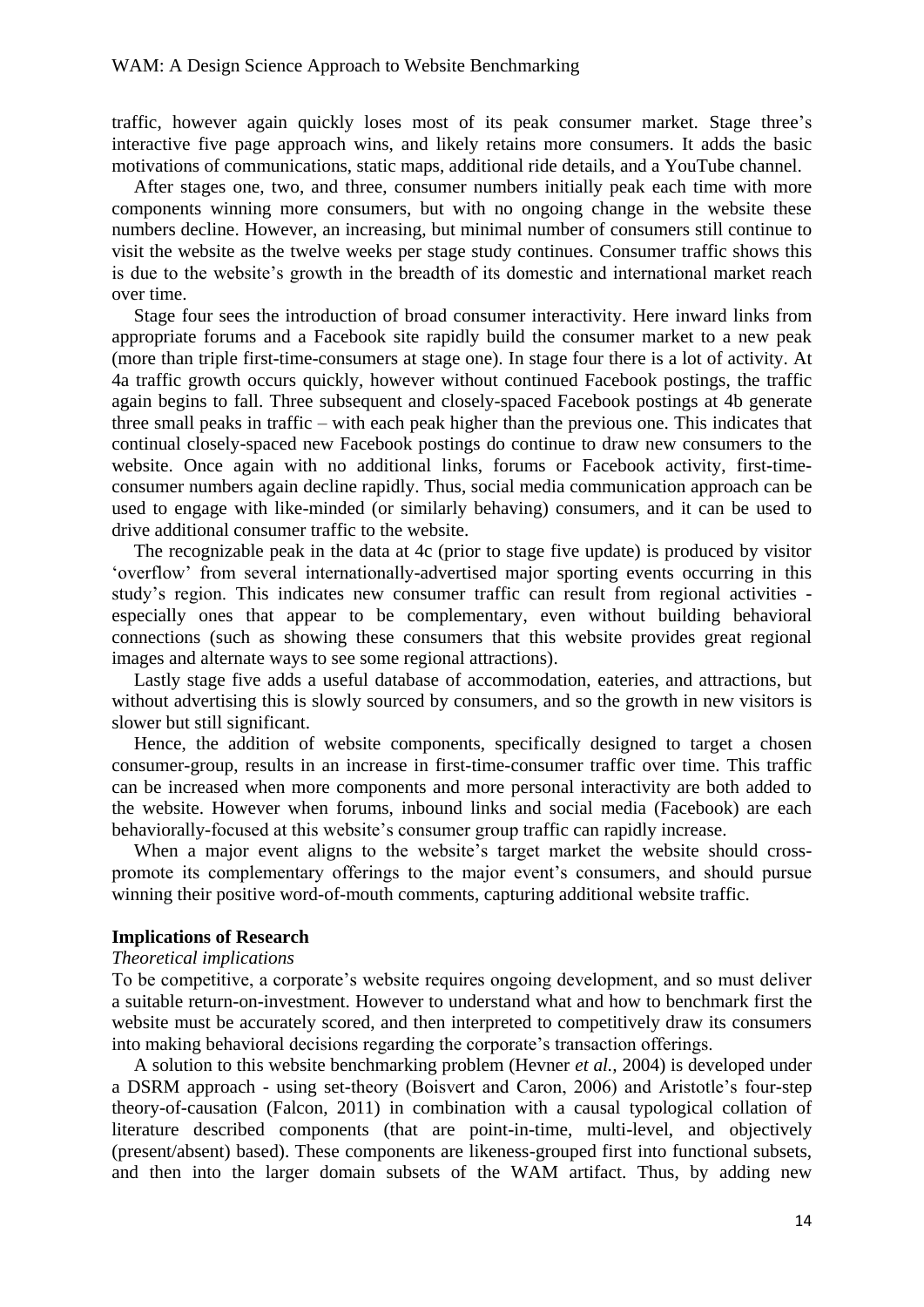component measures to websites, researchers can further develop the WAM artifact (and its subsets of website components). The artifact can also be used to generate componentrecognition algorithms, and researchers can investigate these for specific internal or external industry requirements; such as quality, performance, servicing, loyalty and/or competitiveness.

# *Practical implications*

A business benchmarking only against its competitors tends to advance its website sufficiently to cover its comparative weakness (Kim and Mauborgne, 2005). The WAM artifact holds its components within 28 functions and 3 domains of the website. As each component is programmable a complete WB *software solution* can be established against the available universal set of components (or against other chosen external websites). This deployable software approach allows researchers and management to use the WAM components to reposition their website well beyond those of their competition - and into an untapped or 'blue ocean' market space (Kim and Maurborgne, 2005). This shift is applied at activity four of the DSRM.

# **Future Research**

# *Measurement aspects*

With continual literary updates the WAM artifact's components require constant monitoring to remove obsolete components, and to add new components (such as socially-interactive measures develop and new social domain), and also to enhance replacement components. To ensure the WB algorithm remains current researchers must incorporate these alterations into the WAM artifact.

# *Theoretical aspects*

Websites differ in purpose. Hence, not every WAM component is necessary, suitable, or required, for every website. Currently, industry-specific WB is inadequately and inconsistently researched. Thus the WAM artifact may be deployed for industry-specific targeting/niche comparison studies. This is a rich area for future and refined WB industry studies.

# *Management aspects*

Previous WB studies typically engage limited numbers of website components and just concentrate on specific areas (Kim *et al.,* 2009). Other WB approaches do not deliver timely results - forcing management to implement changes post hoc (Pang *et al.,* 2009). Being adaptable to an industry's target requirements, researchers can use the WAM artifact as an efficient and effective monitoring tool, and may even suggest new solutions (as scenarios or options) to managers of the corporate.

# **Conclusion**

As a valuable global reach resource, the website should be a consumer-connecting window, and should help to maintain a corporate's competitiveness. Researchers have spread their studies across well over 150 measures (termed components), but outside this DSRM study, no approach engages a universal set of website components. The WAM artifact, developed through DSRM, is comprehensive and robust (literature-based), programmable (present/absent), adaptable (business/consumer specific), and expandable (new component inclusions). It solves a WB problem, fills a gap in the WB literature, and provides a framework for comprehensive WB assessments linked to relevant information systems and management studies.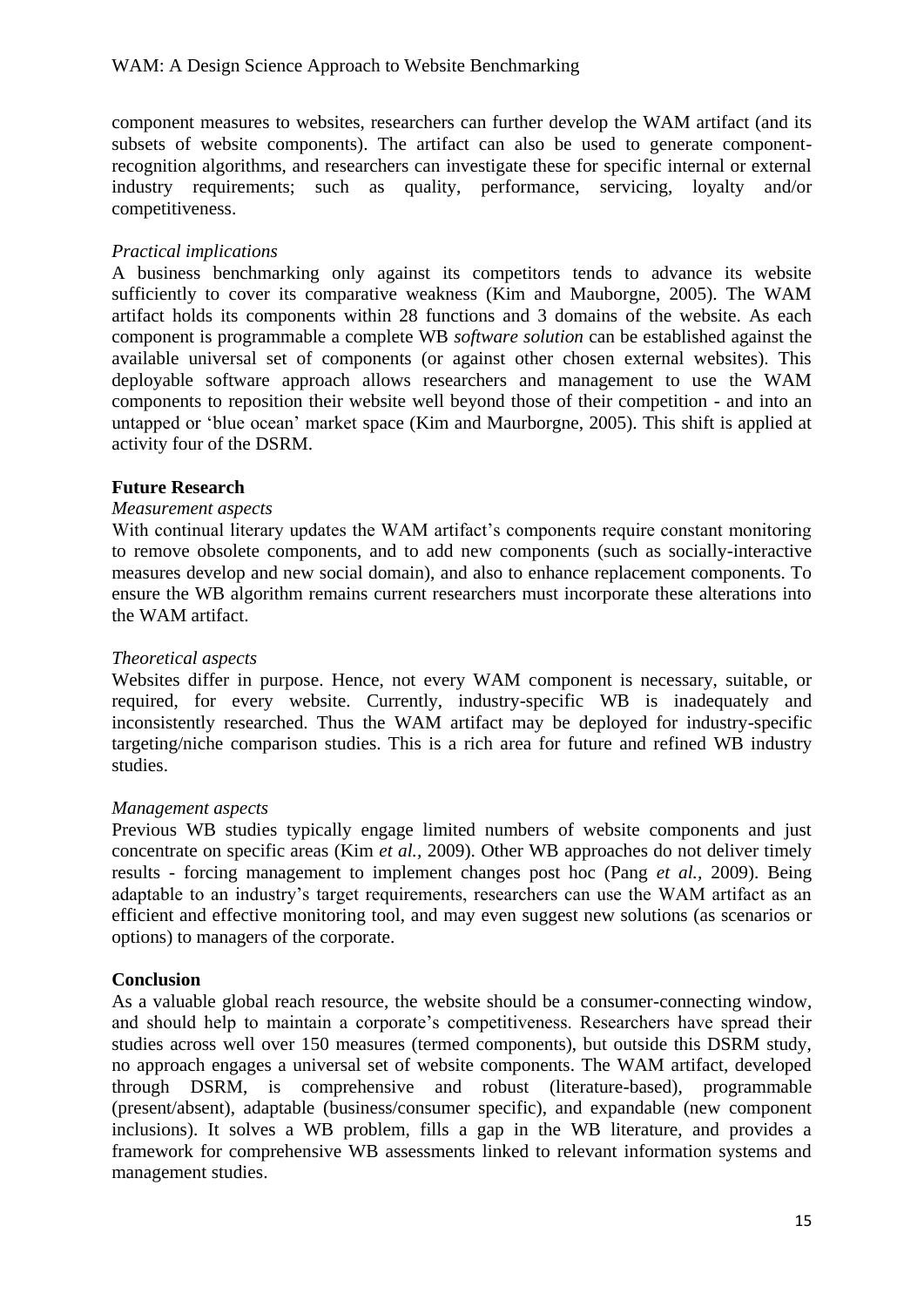This WB problem is solved through an objective and programmable approach using rough cut set-theory and mutual-exclusivity applied at a specific point-in-time. When combined with the theory-of-causation website components are literature linked into functions and domains and WB scores. The WAM artifact's WB scores can be tactically improved when pursued in conjunction with theories encompassing planned-behavior, motivation, consumption and user-gratification, and selectively updated using behaviorally-emphasized new (or remodeled) components, functions and domains.

# **References**

- Abascal, J., Arrue, M., Fajardo, I., Garay, N. and Tomás, J. (2004), "The use of guidelines to automatically verify web accessibility", *Universal Access in the Information Society,*  Vol. 3 No. 1, pp. 71-79.
- Adler, P.S., Benner, M., Brunner, D.J., MacDuffie, J.P., Osono, E., Staats, B.R., Takeuchi, H., Tushman, M.L. and Winter S.G. (2009), "Perspectives on the productivity dilemma", *Journal of Operations Management*, Vol. 27 No. 2, pp. 99–113.
- Albaum, G., Evangelista, F. and Medina, N. (1998), "Role of response behavior theory in survey research: a cross-national study", *Journal of Business Research,* Vol. 42 No. 2, pp. 115-125.
- Albert, T. C., Goes, P. B. and Gupta, A. (2004), "GIST: a model for design and management of content and interactivity of customer-centric web sites", *MIS Quarterly,* Vol. 28 No. 2, pp. 161-182.
- Barnes, S.J. and Vidgen, R.T. (2002) "An integrative approach to the assessment of ecommerce quality", *Journal of Electronic Commerce Research,* Vol. 3 No. 3, pp. 114- 127.
- Beirekdar, A., Vanderdonckt, J. and Noirhomme-Fraiture, M. (2002), "KWARESMI— Knowledge-based Web Automated Evaluation with REconfigurable guidelineS optiMIzation", in the 9th International Workshop on Design, Specification, and Verification of Interactive Systems DSV-IS2002, 2002, Springer-Verlag London, UK.
- Boisvert, H. and Caron, M. (2006), "Benchmarking web site functions", *Benchmarking: An International Journal,* Vol. 13 No. 1/2, pp. 174-189.
- Bowers, N. (1996), "Weblint: quality assurance for the world wide web", *Computer Networks and ISDN Systems,* Vol. 28 No. 7 to 11, pp. 1283-1290.
- Calero, C., Ruiz, J. and Piattini, M. (2005), "Classifying web metrics using the web quality model", *Online Information Review,* Vol. 29 No. 3, pp. 227-248.
- Cao, M., Zhang, Q. and Seydel, J. (2005), "B2C e-commerce web site quality: an empirical examination", *Industrial Management and Data Systems,* Vol. 105 No. 5, pp. 645- 661.
- Cassidy, L. (2010), "Website Benchmarking: Evaluating Scaled and Dichotomous Approaches", Honours Thesis, James Cook University, Cairns, Qld. 1-89.
- Cassidy, L., and Hamilton, J. (2011) "Website benchmarking: theoretical and measurement aspects", *in Electronic Business: Borderless E-Business for the Next Decade 2011 proceedings of the 11th International Conference in Bangkok, Thailand, 2011,* pp. 413-416.
- Chen, Y.-H. and Barnes, S. (2007), "Initial trust and online buyer behavior", *Industrial Management and Data Systems,* Vol. 107 No. 1, pp. 21-36.
- Choi, S. and Morrison, A.M. (2005), "Website effectiveness for bricks and mortar travel retailers", *International Journal of Tourism and Hospitality Research,* Vol. 16 No. 1, pp. 63-78.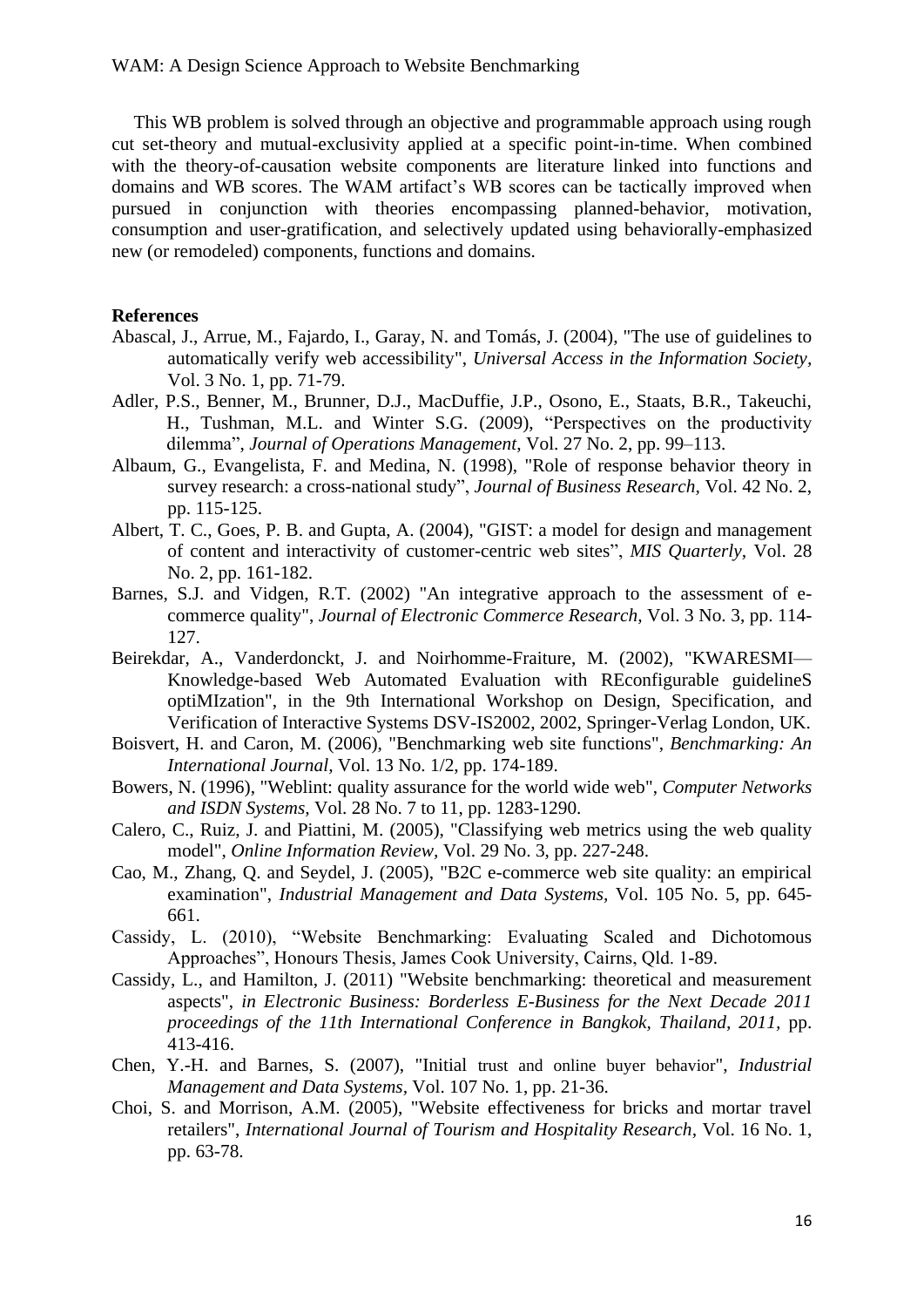- Cox, J. and Dale, B.G. (2002), "Key quality factors in web site design and use: an examination", *International Journal of Quality and Reliability Management,* Vol. 19 No. 7, pp. 862-888.
- Deng, J. (1989), "Introduction to grey system theory", *The Journal of Grey System,* Vol. 1 No. 1, pp. 1-24.
- Deng, L. and Poole, M.S. (2010), "Affect in web interfaces: a study of the impacts of web page visual complexity and order", *MIS Quarterly,* Vol. 34 No. 4, pp. 711-730.
- Elling, S., Lentz, L. and De Jong, M. (2007), "Website evaluation questionnaire: development of a research-based tool for evaluating information websites", in *Electronic Government 2007 proceedings of 6th International Conference in Berlin, Heidelberg*, pp. 293-304.
- eMarketer. (2014), "Global B2C e-commerce sales to hit \$1.5 trillion this year driven by growth in emerging markets", available at: [http://www.emarketer.com/Article/Global-](http://www.emarketer.com/Article/Global-B2C-Ecommerce-Sales-Hit-15-Trillion-This-Year-Driven-by-Growth-Emerging-Markets/1010575)[B2C-Ecommerce-Sales-Hit-15-Trillion-This-Year-Driven-by-Growth-Emerging-](http://www.emarketer.com/Article/Global-B2C-Ecommerce-Sales-Hit-15-Trillion-This-Year-Driven-by-Growth-Emerging-Markets/1010575)[Markets/1010575](http://www.emarketer.com/Article/Global-B2C-Ecommerce-Sales-Hit-15-Trillion-This-Year-Driven-by-Growth-Emerging-Markets/1010575) (accessed 4 June 2014).
- Evangelista, F., Poon, P. and Albaum, G. (2012), "Using response behavior theory to solicit survey participation in consumer research: an empirical study", *Journal of Marketing Management,* Vol. 28 No.9/10, pp. 1174-1189.
- Falcon, A. (2011), "Aristotle on Causality", in *The Stanford Encyclopedia of Philosophy,* E. N. Zalta (ed.) available at: [http://plato.stanford.edu/archives/fall2011/entries/aristotle](http://plato.stanford.edu/archives/fall2011/entries/aristotle-causality)[causality](http://plato.stanford.edu/archives/fall2011/entries/aristotle-causality) (accessed 2 June 2013).
- Fang, Y., Qureshi, I., Sun, H., McCole, P., Ramsey, E. and Lim, K.H. (2014), "Trust, satisfaction, and online repurchase intention: the moderating role of perceived effectiveness of e-commerce institutional mechanisms", *MIS Quarterly,* Vol. 38 No. 2.
- Flavian, C., Guinaliu, M. and Gurrea, R. (2006), "The role played by perceived usability, satisfaction and consumer trust on website loyalty", *Information and Management,* Vol. 43 No. 1, pp. 1-14.
- Gefen, D., Karahanna, E. and Straub, D.W. (2003), "Trust and TAM in online shopping: an integrated model", *MIS Quarterly,* Vol. 27 No. 1, pp. 51-90.
- Hamilton, J. (2010), "Rating the website: an objective approach", *International Journal of Electronic Business,* Vol. 9 No. 4, pp. 1-24.
- Hamilton, J.R., and Tee, S. (2012), "Growing the marketspace: driving the social media networks to websites", in *12th International Conference on Business 2012 proceedings of the international conference 2012,* Honolulu, Hawaii, pp.. 628-632.
- Herrero, A. and San Martin, H. (2012), "Developing and Testing a Global Model to Explain the Adoption of Websites by Users in Rural Tourism Accommodations",

*International Journal of Hospitality Management,* Vol. 31 No. 4, pp. 1178-1186.

- Hevner, A. and Chatterjee, S. (2010), *Design Research in Information Systems: Theory and Practice,* Springer: Dordrecht.
- Hevner, A.R., March, S.T., Park, J. and Ram, S. (2004), "Design science in information systems research", *MIS Quarterly,* Vol. 28 No. 1, pp. 75-105.
- Ho, C.-T. and Wu, Y.-S. (2006), "Benchmarking performance indicators for banks", *Benchmarking: An International Journal,* Vol. 3 No. 1/2, pp. 147-159.
- Ivory, M.Y. and Hearst, M.A. (2001), "The state of the art in automating usability evaluation of user interfaces", *ACM Computing Surveys,* Vol. 33 No. 4, pp. 470-516.
- Ivory, M.Y. and Megraw, R. (2005), "Evolution of web site design patterns", *ACM Transactions on Information systems,* Vol. 23 No. 4, pp. 463-497.
- Kaplan, R. and Norton, D. (1992), "The balanced scorecard measures that drive performance", *Harvard Business Review,* Vol. 70 No. 1, pp. 71-79.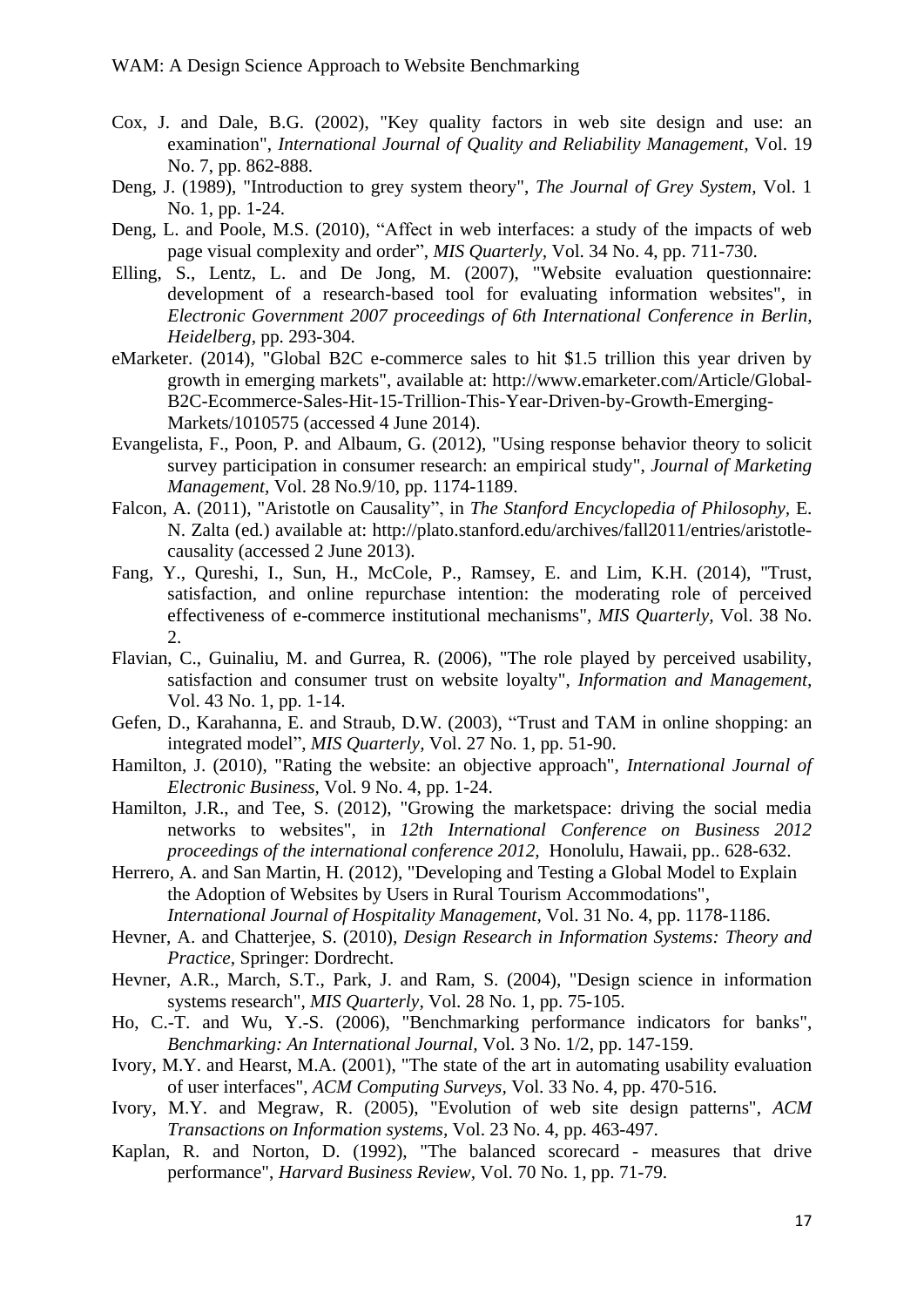- Kim, H.-W., Chan, H.C. and Gupta, S. (2007), "Value-based adoption of mobile internet: an empirical investigation", *Decision Support Systems,* Vol. 43 No. 1, pp. 111-126.
- Kim, J., Kim, M. and Kandampully, J. (2009), "Buying environment characteristics in the context of e-service", *European Journal of Marketing,* Vol. 43 No. 9/10, pp. 1188- 1204.
- Kim, C. and Mauborgne, K. (2005), *Blue Ocean Strategy*, Harvard Business School Press: Boston, MA.
- Kline, S.F., Morrison, A.M. and St. John, A. (2004), "Exploring bed and breakfast websites: a balanced scorecard approach", *Journal of Travel and Tourism Marketing,* Vol. 17 No. 2-3, pp. 253-267.
- Krosnick, J.A. (1991), "Response strategies for coping with the cognitive demands of attitude measures in surveys", *Applied Cognitive Psychology,* Vol. 5 No. 3, pp. 213-236.
- Krosnick, J.A. and Alwin, D.F. (1987), "An evaluation of a cognitive theory of responseorder effects in survey measurement", *Public Opinion Quarterly,* Vol. 51 No. 2, pp. 201-219.
- Krosnick, J.A., Holbrook, A.L., Berent, M.K., Carson, R.T., Hanemann, W.M., Kopp, R.J., Mitchell, R.C., Presser, S., Rudd, P.A., Smith, V.K., Moody, W.R., Green, M.C. and Conaway, M. (2002), "The impact of "no opinion" response options on data quality: non-attitude reduction or an invitation to satisfice?", *Public Opinion Quarterly,* Vol. 66 No. 3, pp. 371-403.
- LaRose, R. and Eastin, M.S. (2004), "A social cognitive theory of internet uses and gratifications: toward a new model of media attendance", *Journal of Broadcasting and Electronic Media,* Vol. 48 No. 3, pp. 358-377.
- Lee, Y., Chen, A.N.K. and Ilie, V. (2012), "Can online wait be managed? The effect of filler interfaces and presentation modes on perceived waiting time online", MIS Quarterly, Vol. 36 No. 2.
- Lee, Y. and Kozar, K.A. (2009), "Designing usable online stores: a landscape preference perspective", *Information and Management,* Vol. 46 No. 1, pp. 31-41.
- Lee, J. and Morrison, A.M. (2010), "A comparative study of web site performance", *Journal of Hospitality and Tourism Technology,* Vol. 1 No. 1, pp. 50-67.
- Lee, S.-M., Ungson, G.R. and Russo, M.V. (2011), "What determines an engaging website? An empirical study of website characteristics and operational performance", *Journal of High Technology Management Research,* Vol. 22 No. 1, pp. 67-79.
- Lin, K.-Y., and Lu, H.-P. (2011), "Why people use social networking sites: an empirical study integrating network externalities and motivation theory", *Computers in Human Behavior,* Vol. 27 No.3, pp. 1152-1161.
- Loiacono, E.T., Watson, R.T. and Goodhue, D.L. (2007), "WebQual: an instrument for consumer evaluation of web sites", *International Journal of Electronic Commerce,* Vol. 11 No. 3, pp. 51-87.
- Luo, J., Ba, S. and Zhang, H. (2012), "The effectiveness of online shopping characteristics and well-designed websites on satisfaction", *MIS Quarterly,* Vol. 36 No. 4, pp. 1131- 1144.
- Luo, M.M., Chea, S. and Chen, J.-S. (2011), "Web-based information service adoption: a comparison of the motivational model and the uses and gratifications theory", *Decision Support Systems,* Vol. 51 No. 1, pp. 21-30.
- McKinney, V., Yoon, K. and Zahedi, F.M. (2002), "The measurement of web-customer satisfaction: an expectation and disconfirmation approach", *Information Systems Research,* Vol. 13 No. 3, pp. 296-315.
- Moriarty, J. (2011), "A theory of benchmarking", *Benchmarking: An International Journal,* Vol. 18 No. 4, pp. 588-612.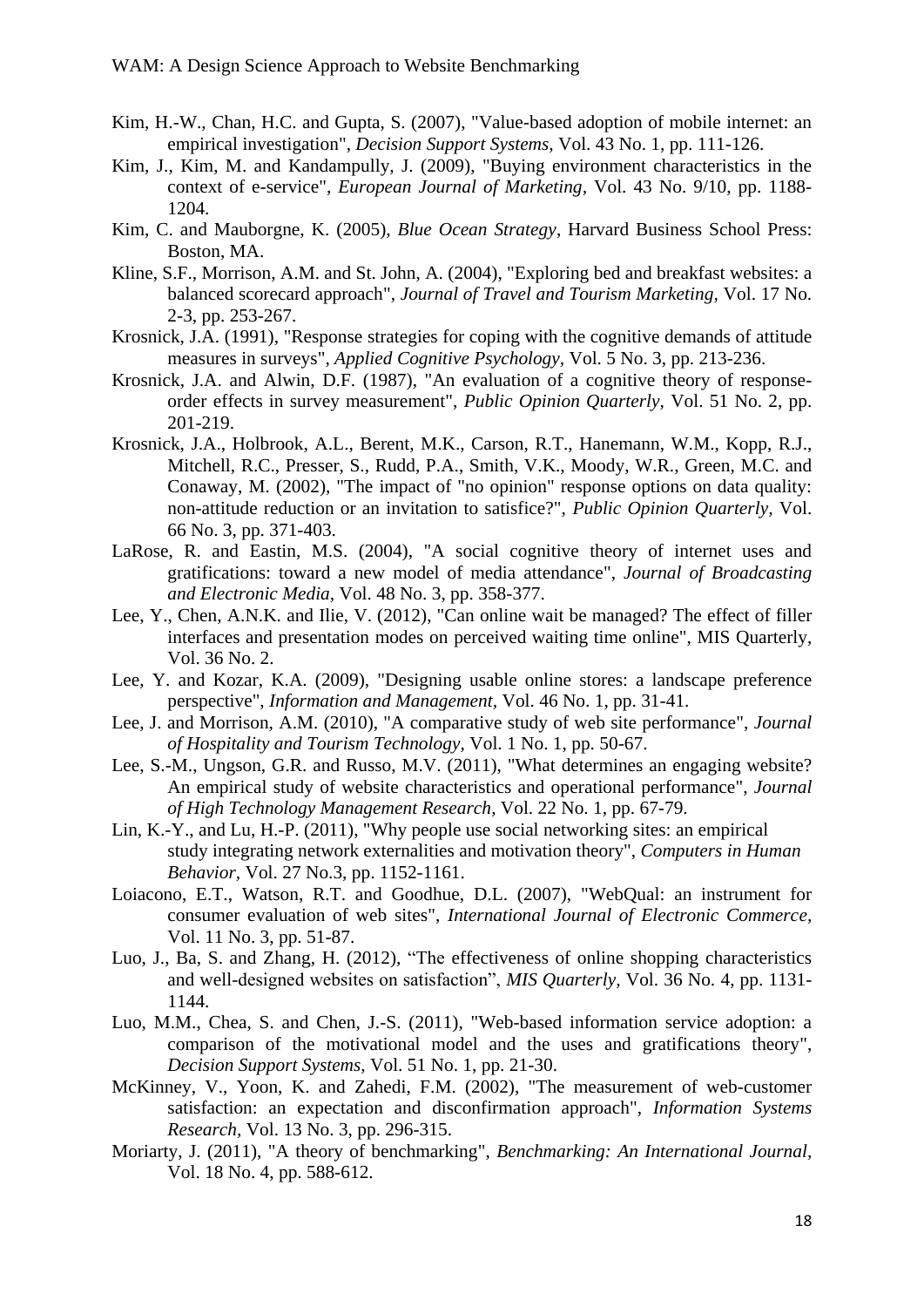- Nathan, R.J. and Yeow, P.H.P. (2011), "Crucial web usability factors of 36 industries for students: a large-scale empirical study", *Electronic Commerce Research,* Vol. 11 No. 2, pp. 151-180.
- Nel, D., Niekerk, R. v., Berthon, J.-P. and Davies, T. (1999), "Going with the flow: web sites and customer involvement", *Internet Research: Electronic Networking Applications and Policy,* Vol. 9 No. 2, pp. 109-116.
- Nusair, K.K. and Kandampully, J. (2008), "The antecedents of customer satisfaction with online travel services: a conceptual model", *European business Review,* Vol. 20 No. 1, pp. 4-19.
- O'Cass, A. and Ngo, L.V. (2012), "The antecedents of customer satisfaction with online travel services: a conceptual model", *Industrial Marketing Management,* Vol. 41 No. 1, pp. 125-135.
- Olsina, L. and Rossi, G. (2002), "Measuring web application quality with WebQEM", *Multimedia IEEE,* Vol. 9 No. 4, pp. 20-29.
- Page, C. and Lepkowska-White, E. (2002), "Web equity: a framework for building consumer value in online companies", *Journal of Consumer Marketing,* Vol. 19 No. 3, pp. 231- 248.
- Pang, M.-S., Suh, W., Kim, J. and Lee, H. (2009), "A benchmarking-based requirement analysis methodology for improving websites", *International Journal of Electronic Commerce,* Vol. 13 No. 3, pp. 119-162.
- Peffers, K., Tuunanen, T., Rothenberger, M.A. and Chatterjee, S. (2007), "A design science research methodology for information systems research", *Journal of Management Information Systems,* Vol. 24 No. 3, pp. 45-77.
- Schwarz, N. (2007), "Cognitive aspects of survey methodology", *Applied Cognitive Psychology,* Vol. 21 No. 2, pp. 277-287.
- Simmons, G., Armstrong, G.A. and Durkin, M.G. (2008), "A conceptualization of the determinants of small business website adoption: setting the research agenda", *International Small Business Journal,* Vol. 26 No. 3, pp. 351-389.
- Steelman, Z.R., Hammer, B.I. and Limayem, M. (2014), "Data collection in the digital age: innovative alternatives to student samples", *MIS Quarterly,* Vol. 38 No. 2.
- Udo, G.J., Bagchi, K.K. and Kirs, P.J. (2010), "An assessment of customers' e-service quality perception, satisfaction and intention", *International Journal of Information Management,* Vol. 30 No. 6, pp. 481-492.
- Vilenkin, N.Y. (1986), *Stories about Sets*, Academic Press: New York, NY.
- Wakefield, R.L., Wakefield, K.L., Baker, J. and Wang, L.C. (2011), "how website socialness leads to website use", *European Journal of Information Systems,* Vol. 20 No. 1, pp. 118-132.
- Webb, H.W. and Webb, L.A. (2004), "SiteQual: an integrated measure of website quality", *The Journal of Enterprise Information Management,* Vol. 17 No. 6, pp. 430-440.
- Wells, J.D., Valacich, J.S. and Hess, T.J. (2011), "What signal are you sending? How website quality influences perceptions of product quality and purchase intentions", *MIS Quarterly,* Vol. 35 No. 2, pp. 373-396.
- Wolfinbarger, M. and Gilly, M.C. (2003), "eTailO: dimensionalizing, measuring and predicting eTail quality", *Journal of Retailing,* Vol. 79 No. 3, pp. 183-198.
- Xu, J., Benbasat, I. and Cenfetelli, R.T. (2013), "Integrating service quality with system and information quality: an empirical test in the e-service context", *MIS Quarterly,* Vol. 37 No. 3, pp. 777-794.
- Yang, T., Linder, J. and Bolchini, D. (2012), "DEEP: design-oriented evaluation of perceived usability", *International Journal of Human-Computer Interaction,* Vol. 28 No. 5, pp. 308-346.